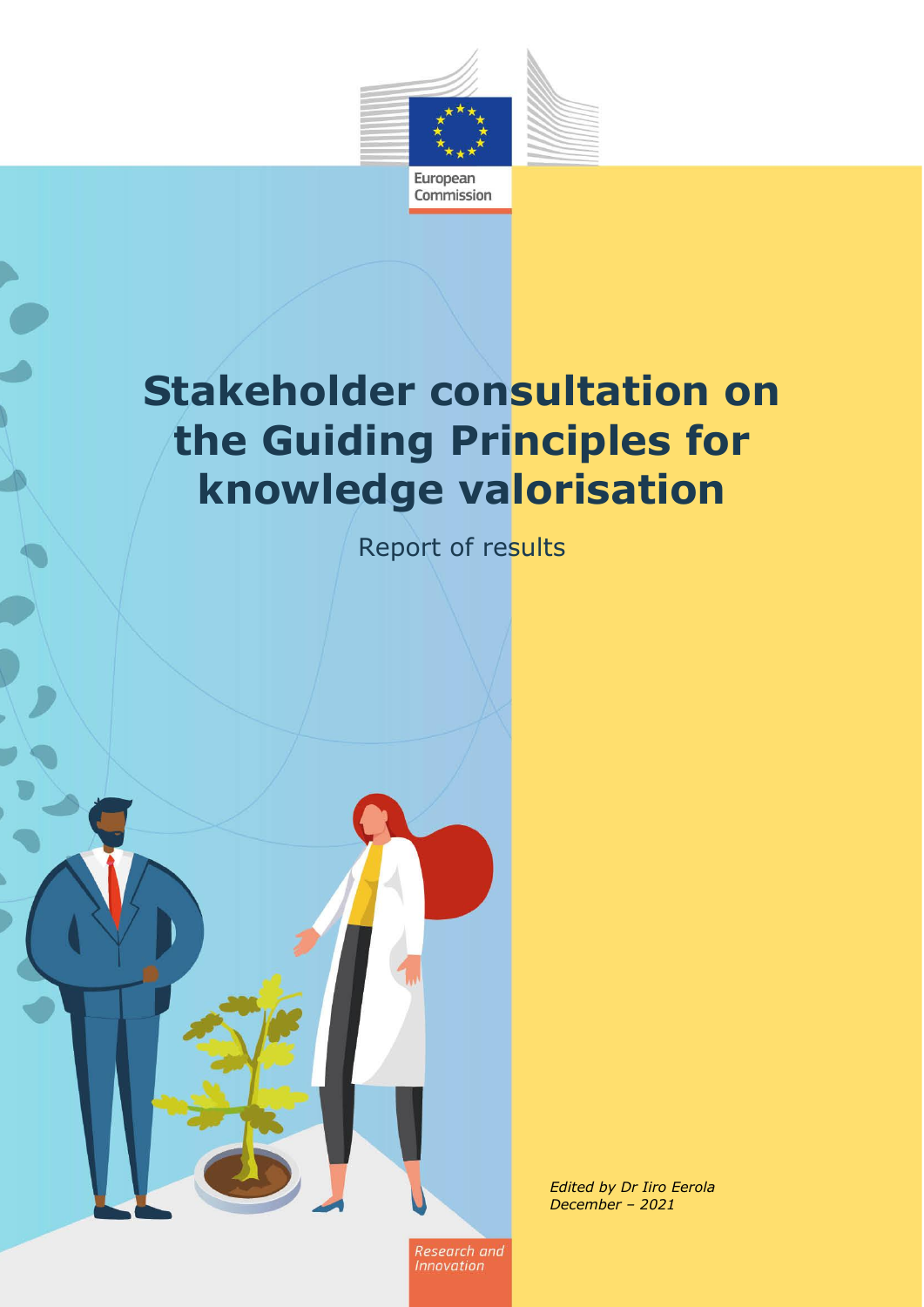#### **Stakeholder consultation on the Guiding Principles for knowledge valorisation – Report of results** European Commission

Directorate-General for Research and Innovation Directorate E – Prosperity Unit E2 – Valorisation Policies & IPR Contact Iiro EEROLA Email RTD-VALORISATION-POLICIES-IPR@ec.europa.eu [RTD-PUBLICATIONS@ec.europa.eu](mailto:RTD-PUBLICATIONS@ec.europa.eu)

European Commission B-1049 Brussels

Manuscript completed in November 2021

The European Commission shall not be liable for any consequence stemming from the reuse. The views expressed in this publication are the sole responsibility of the author and do not necessarily reflect the views of the European Commission.

More information on the European Union is available on the internet (http://europa.eu).

| PDF | ISBN 978-92-76-43960-8 | doi: 10.2777/87803 | KI-06-21-181-EN-N |
|-----|------------------------|--------------------|-------------------|
|     |                        |                    |                   |

Luxembourg: Publications Office of the European Union, 2021

© European Union, 2021



The reuse policy of European Commission documents is implemented by Commission Decision 2011/833/EU of 12 December 2011 on the reuse of Commission documents (OJ L 330, 14.12.2011, p. 39). Unless otherwise noted, the reuse of this document is authorised under a Creative Commons Attribution 4.0 International (CC-BY 4.0) licence (https://creativecommons.org/licenses/by/4.0/). This means that reuse is allowed provided appropriate credit is given and any changes are indicated.

For any use or reproduction of elements that are not owned by the European Union, permission may need to be sought directly from the respective rightholders. The European Union does not own the copyright in relation to the following elements: Cover: © MicroOne #288703015, creativeteam #323412491, skypicsstudio #286372753, Viktoriia #345410470, Yurii #372950117, 2020. Source: Stock.Adobe.com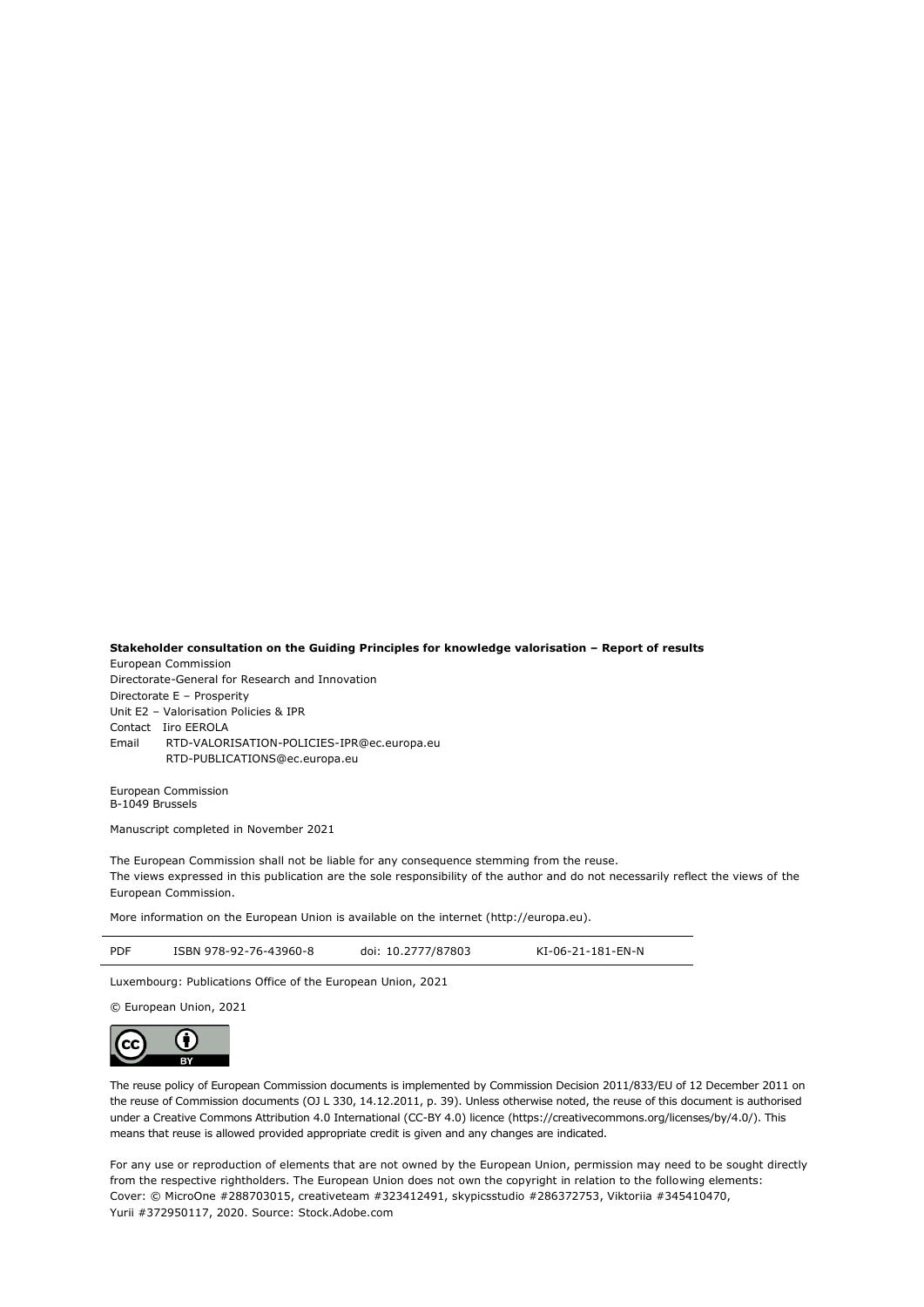# **Stakeholder consultation on the Guiding Principles for knowledge valorisation**

*Report of results*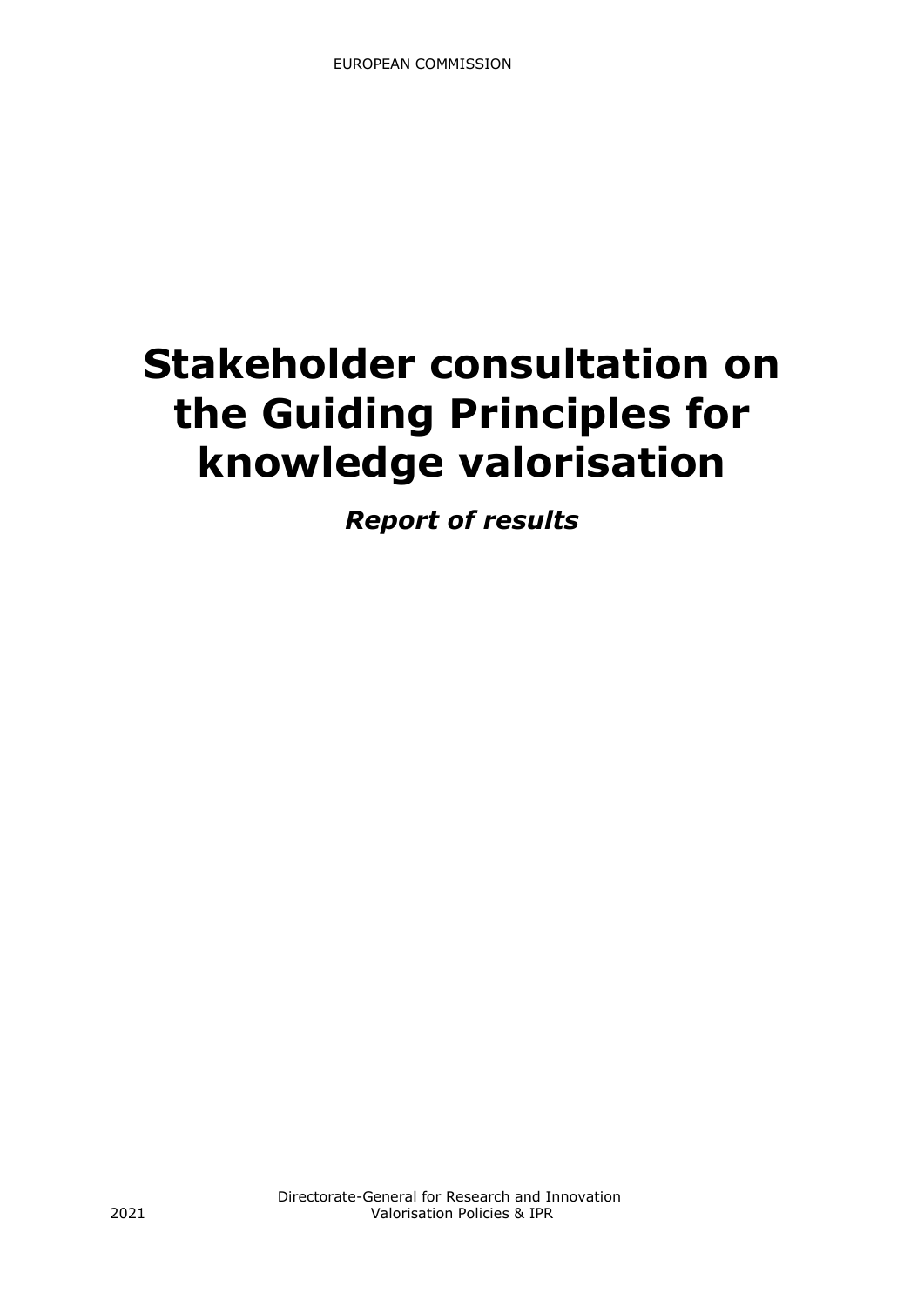# **Table of Contents**

|     | Q2: In your view, what should be the main role of the European Commission in the creation of a       |    |
|-----|------------------------------------------------------------------------------------------------------|----|
|     | Q3: In your view, which of the following actors should the Guiding Principles for knowledge          |    |
|     | Q4: In your view, which of the following types of initiatives are relevant to foster exchanges       |    |
|     | Q5: In your view, which of the following channels are relevant to ensure a successful knowledge      |    |
|     | Q6: Which additional knowledge valorisation channels should be explored? 11                          |    |
|     | Q7: In your view, which of the following tools are relevant for knowledge valorisation?12            |    |
|     |                                                                                                      |    |
|     | Q9: Which of the following elements do you think the knowledge valorisation guiding principles       |    |
|     |                                                                                                      |    |
|     | Q10: Which of the following elements relating to capacities and skills should the guiding principles |    |
|     |                                                                                                      |    |
|     |                                                                                                      |    |
|     | ANNEX 1: POSITION PAPERS RECEIVED IN THE CONSULTATION 18                                             |    |
|     |                                                                                                      |    |
| 1.1 | Research organisations                                                                               | 18 |
| 1.2 | Universities                                                                                         | 19 |
| 1.3 | Technology Transfer professional organisations                                                       | 20 |
| 1.4 | Large companies and SMEs                                                                             | 21 |
| 1.5 | International organisations                                                                          | 22 |
| 1.6 | National public authorities and national research funding agencies                                   | 22 |
| 1.7 | Civil society organisations, NGOs, Investor, Innovation hub                                          | 23 |
| 1.8 | Individuals                                                                                          | 24 |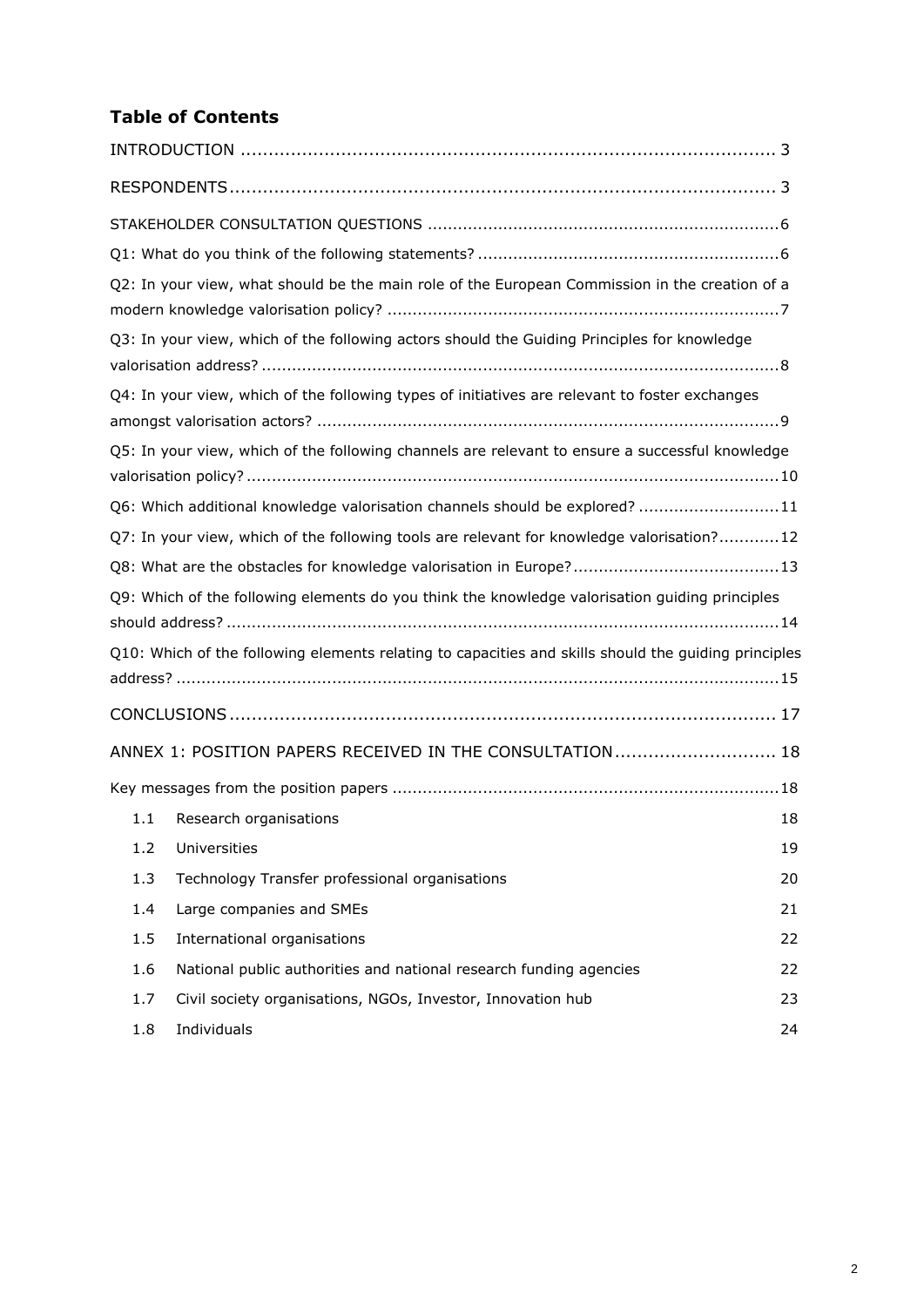# <span id="page-4-0"></span>**INTRODUCTION**

In 2008, the European Commission issued a Recommendation on the management of intellectual property in knowledge transfer activities and a Code of Practice for universities and other public research organisations (C(2008)1329). The research and innovation (R&I) landscape has changed considerably since 2008 in terms of actors and the complexity of the R&I ecosystem, as well as in terms of global challenges. This requires policymakers to set new objectives and provide updated guidance on knowledge valorisation.

In July 2020, the European Commission published the policy review 'Knowledge valorisation channels and tools' as the first milestone in setting out a European knowledge valorisation strategy. It describes the different means at our disposal to**:**

- improve how we transform research results into new sustainable solutions;
- identify and analyse the main channels for the uptake of research and innovation results;
- get better at spreading excellent national practices;
- highlight best practices from Europe and beyond.

The Communication on 'A new ERA for Research and Innovation' (COM 2020 628 final) calls on the Commission in consultation with Member States and stakeholders to update and develop guiding principles for knowledge valorisation and a code of practice for the smart use of intellectual property (IP). These are expected by the end of 2022 and will support a common valorisation strategy for research and innovation based on existing good practice.

A stakeholder consultation was launched in July 2021 to reach out to a wide range of R&I stakeholders to collect their views on the relevant actors, channels, tools, obstacles and elements that the new guiding principles should cover. This consultation is an important input for the co-creation of the upcoming Guiding Principles for knowledge valorisation and the Code of Practice for the smart use of IP.

# <span id="page-4-1"></span>**RESPONDENTS**

437 replies were received by the closing date of 20 September 2021. Approximately 95% of replies came from the EU, from 24 EU Member States. In addition, 25 replies were received from non-EU countries, including Switzerland, the UK and Norway.

24 respondents attached a position paper to their reply. Key messages from these position papers are set out in Annex 1.

Respondents were asked to indicate whether they were responding as an individual or as a representative of an organisation or of an umbrella organisation.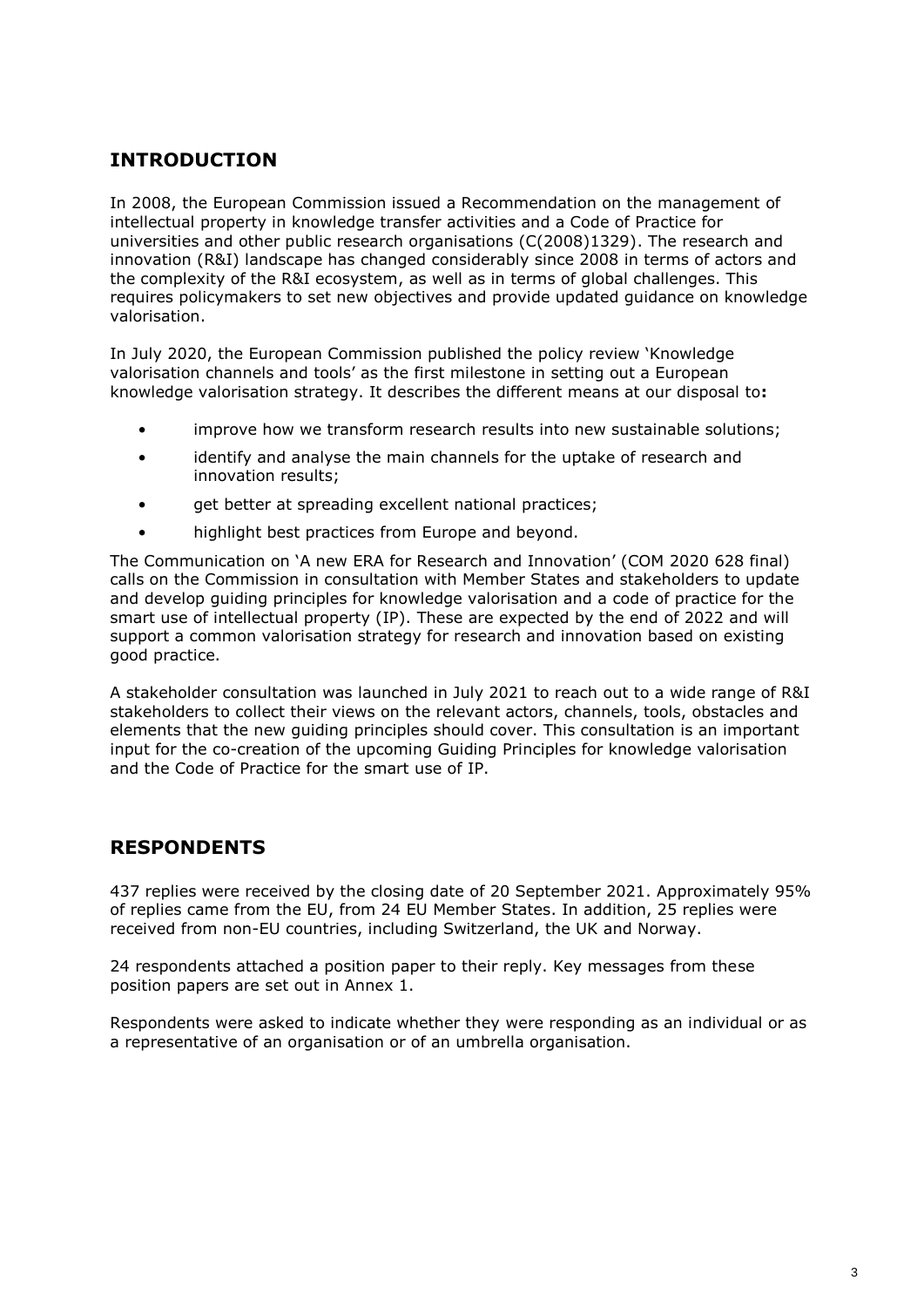

A slight majority of respondents were responding on behalf of either a single organisation (48%) or an umbrella organisation (7%). Individuals account for 45% of responses.

# **Background of individual respondents**



Among individual respondents, the biggest groupings were researchers (35%), experts in tech transfer (17%), and innovation managers (12%).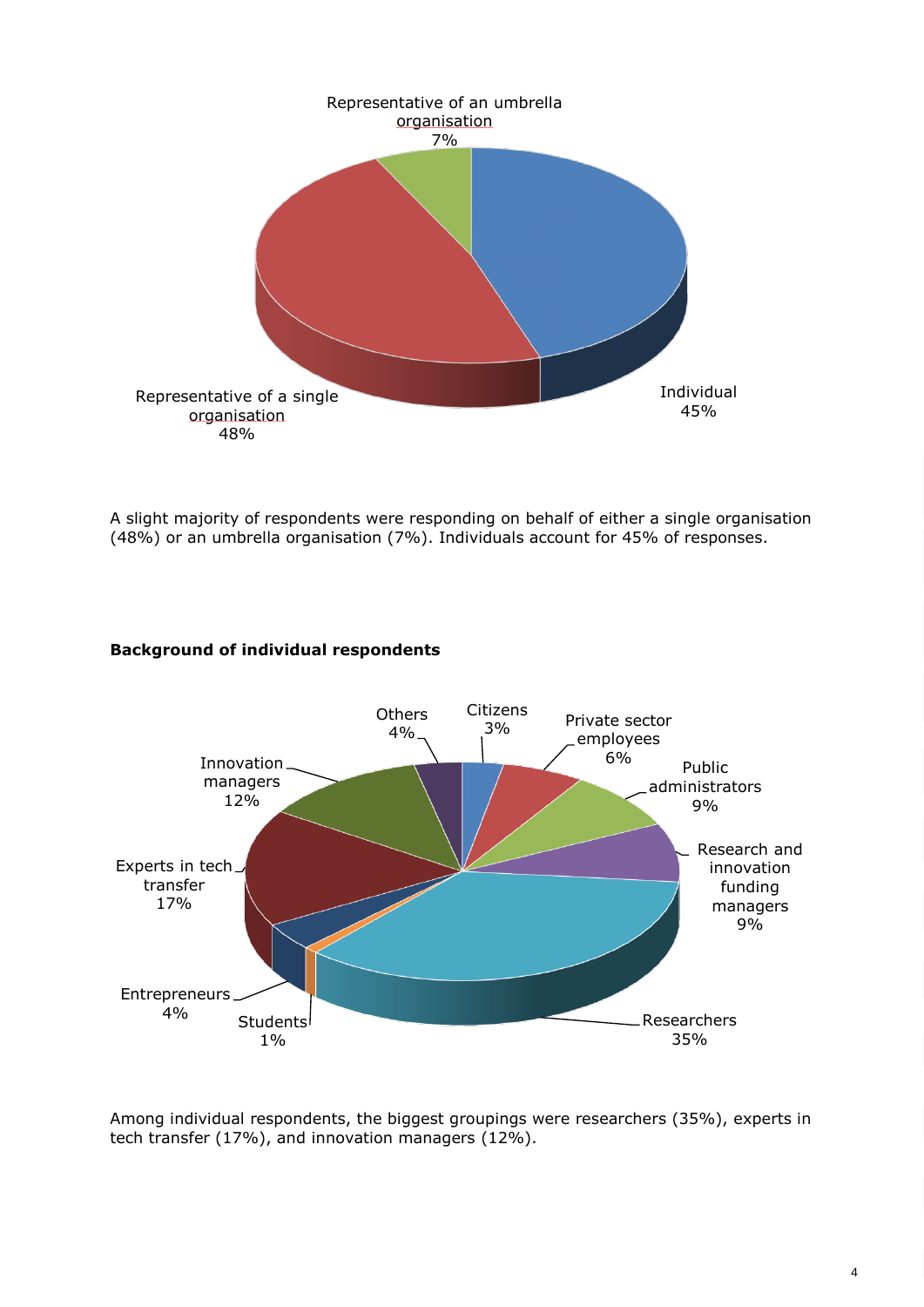

# **Breakdown of single organisations responding to the consultation**

Single organisations were mainly universities (31%), and research organisations/RTO (30%). Companies accounted for 18% of responses by single organisations (9% SMEs, 7% large companies, 2% start-ups).



# **Breakdown of umbrella organisations responding to the consultation**

Umbrella organisations showed a similar pattern, with majority of umbrella organisations being universities (31%), technology transfer professionals (16%) and research organisations/RTOs (16%).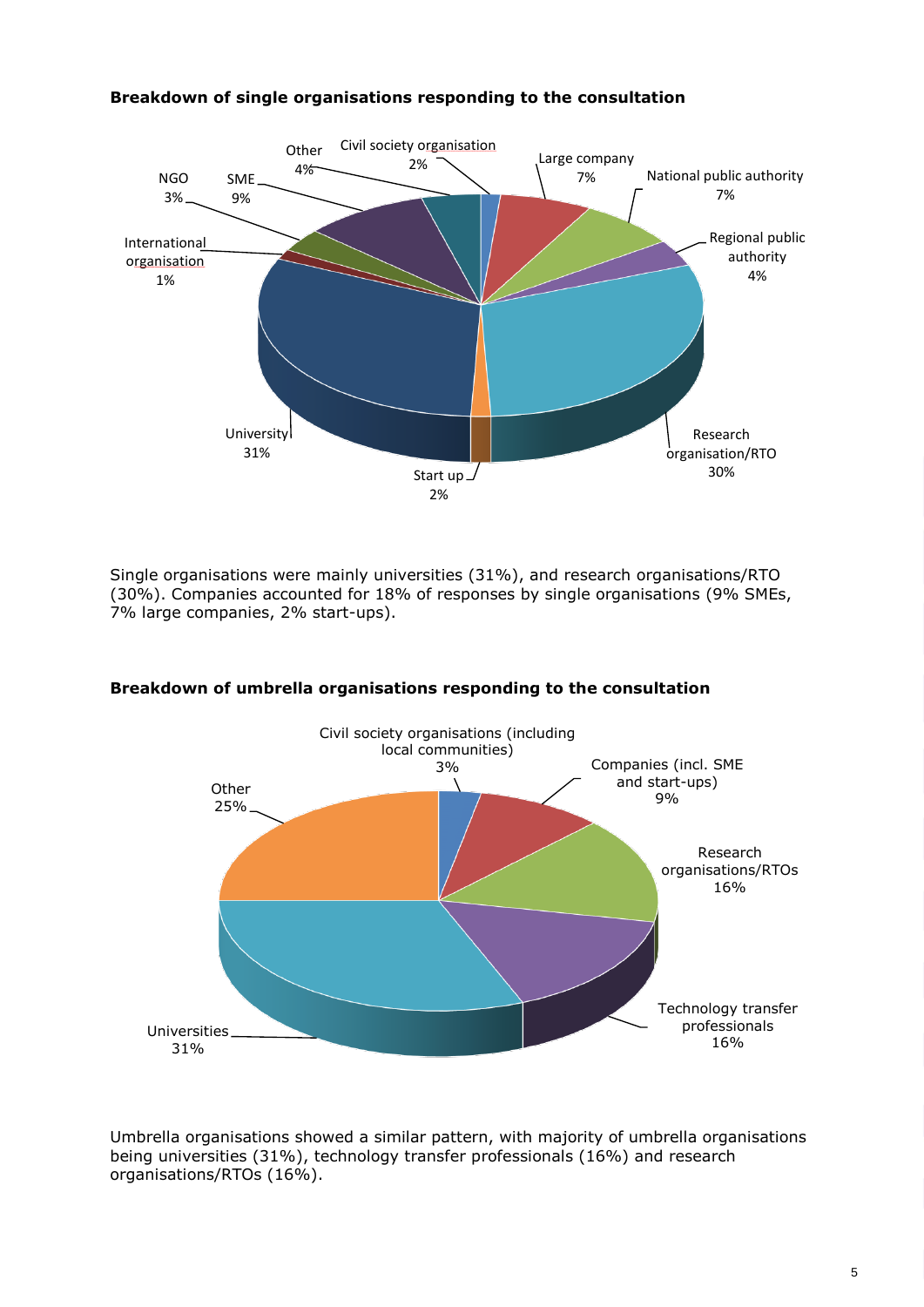# <span id="page-7-0"></span>**STAKEHOLDER CONSULTATION QUESTIONS**

# <span id="page-7-1"></span>**Q1: What do you think of the following statements?**



The first question tested whether the respondents agree or disagree with some statements related to knowledge valorisation.

There was strong agreement on following statements:

- 'Valorisation of research is about enabling industry to bring new technology to market';
- 'Technology transfer offices need to be better equipped to liaise research and business';
- 'The introduction of Open Science is changing our approach towards the management of intellectual assets'.

There was strong disagreement with:

- considering valorisation as 'all about generating income for the research organisation'; and
- limiting intellectual property to patents.

The statement 'I feel that my needs as a citizen are considered when transforming research into new solutions for society' received a 'no opinion' response rate of almost 30%. It should be noted that individuals, civil society and local communities account for a limited percentage of respondents – this could have influenced the high rate of 'no opinion'.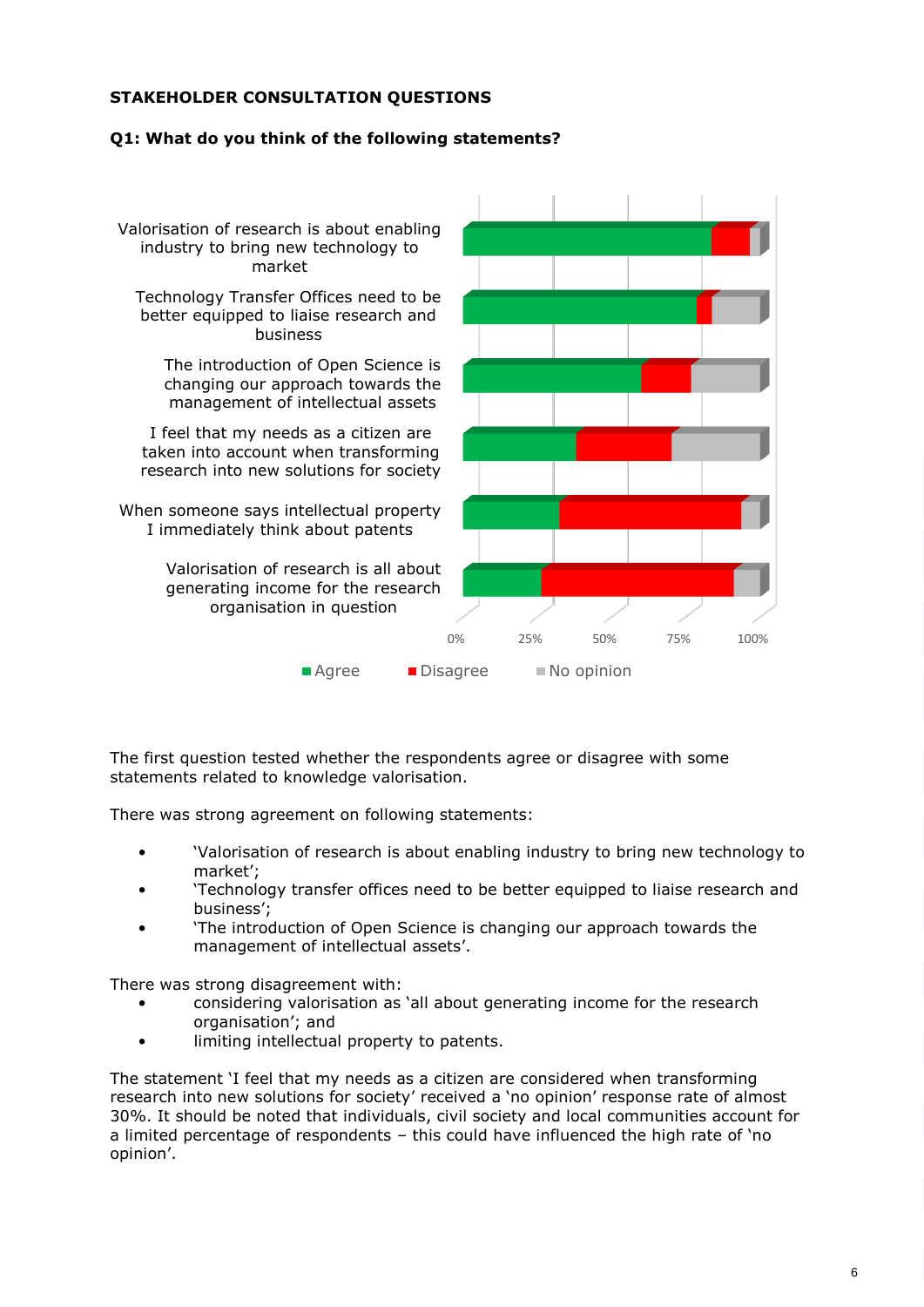This first question demonstrates a good level of understanding by respondents of the importance of knowledge valorisation and the complexity of the landscape (see, for instance, the agreement on knowledge valorisation as an enabling industry to bring new technologies in the market, and disagreement on limiting IP to patents).

The substantial balance on the question relating to citizens needs could confirm the hypothesis that citizen engagement still plays a limited role in knowledge valorisation and is not yet fully understood by stakeholders. More work is needed to integrate this aspect into European knowledge valorisation.

# <span id="page-8-0"></span>**Q2: In your view, what should be the main role of the European Commission in the creation of a modern knowledge valorisation policy?**



Question 2 asked about the main role of the European Commission in creating a modern knowledge valorisation policy.

As a multiple-choice question, respondents could choose more than one role. More than 70% of respondents argued that the Commission should act as a facilitator in creating a modern knowledge valorisation policy. All other suggested roles (investor, legislator, set the quality standards via the research programme) scored around 40%.

The results confirm the Commission's role in the co-creation process for the Guiding Principles for knowledge valorisation, working together with Member States and stakeholders.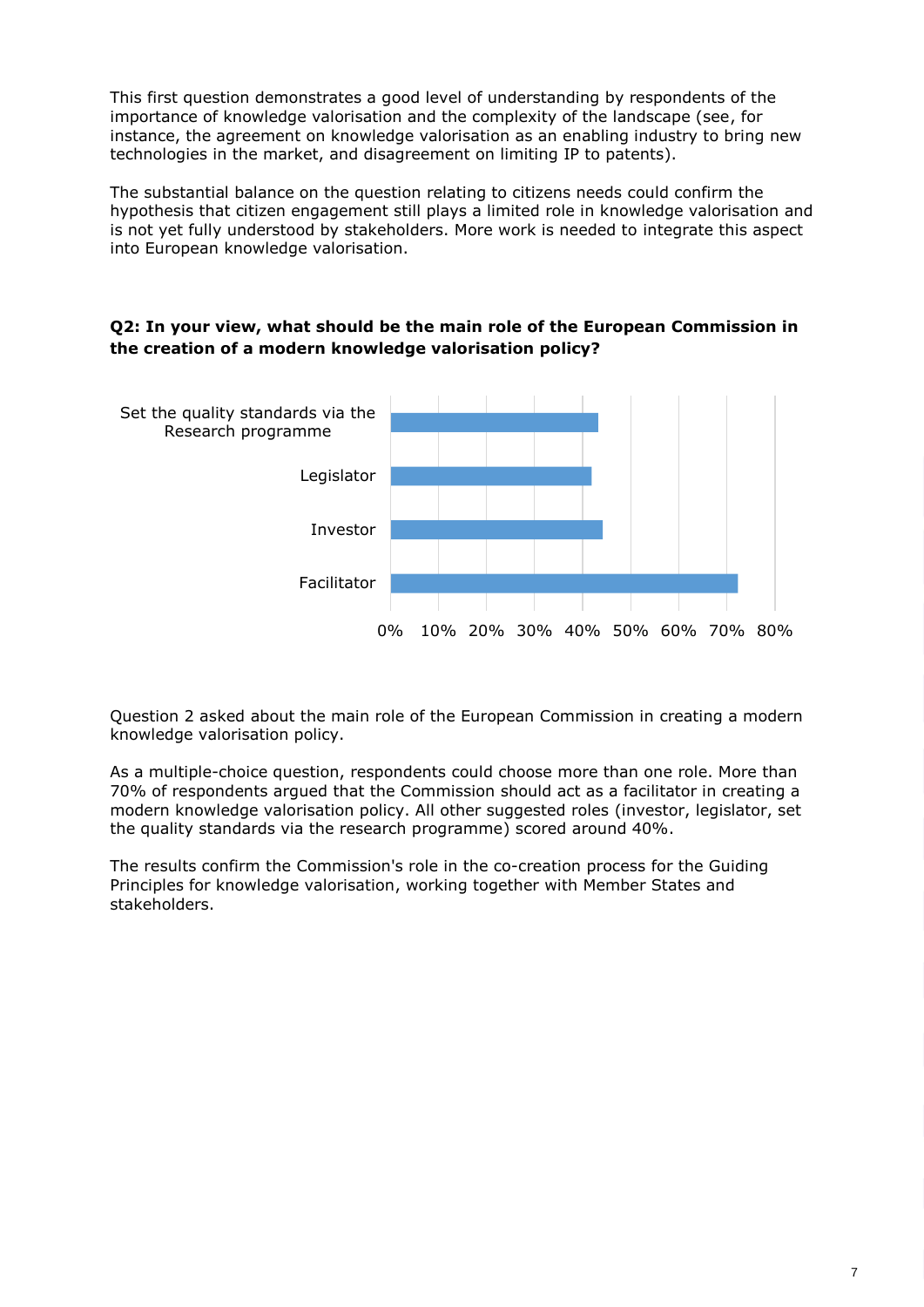# <span id="page-9-0"></span>**Q3: In your view, which of the following actors should the Guiding Principles for knowledge valorisation address?**



Actors that had the highest agreement from respondents were universities and public research organisations (93% agreement), intermediaries at universities/RTOs (84% agreement) and SMEs and start-ups (81% agreement).

All suggested actors listed in the questionnaire received more than 55% of agreement from respondents. This confirms the need to take account of all players involved in the knowledge valorisation landscape, going beyond the traditional players addressed by the 2008 Recommendation.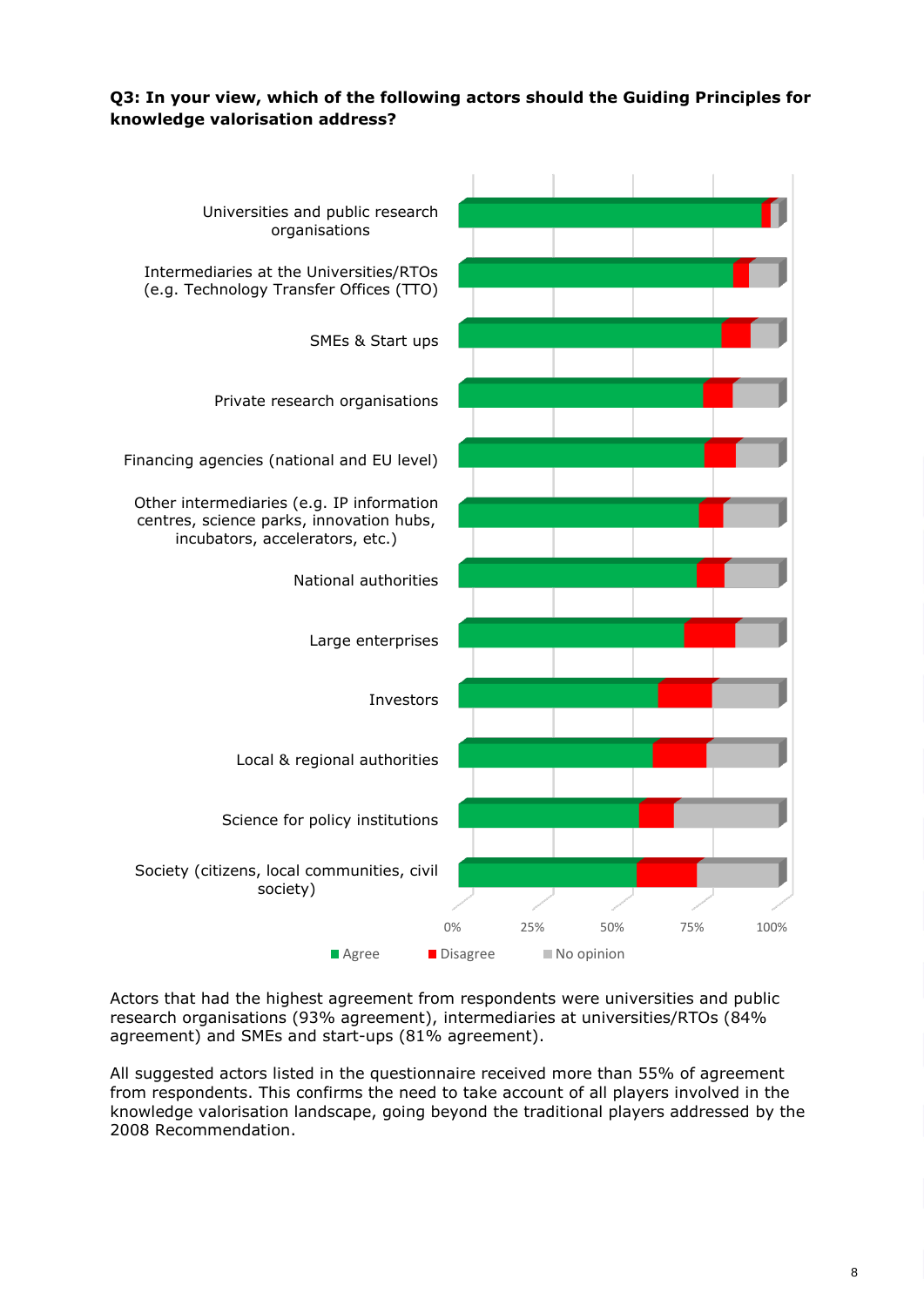# <span id="page-10-0"></span>**Q4: In your view, which of the following types of initiatives are relevant to foster exchanges amongst valorisation actors?**



All types of initiatives listed in the questionnaire received more than 50% agreement from respondents. Types of initiatives which obtained the highest level of agreement from respondents are:

- capacity building & trainings for skills development (81% of agreement)
- high-level expert support on knowledge asset management or other valorisation activities for researchers (77% of agreement)
- targeted policies for knowledge valorisation (76% of agreement)
- targeted funding for exchanges among valorisation actors (76% of agreement)

A focus on skills, training, and expert support for knowledge valorisation are perceived as key initiatives by stakeholders. Less enthusiasm was observed for 'fares, brokerage and matchmaking events' and for 'pitching competitions and awards for best innovation' (even though both also score more than 50% positive responses). This can be understood as a call to raise awareness of knowledge valorisation early on in the R&I process rather than focusing on the end of the pipeline.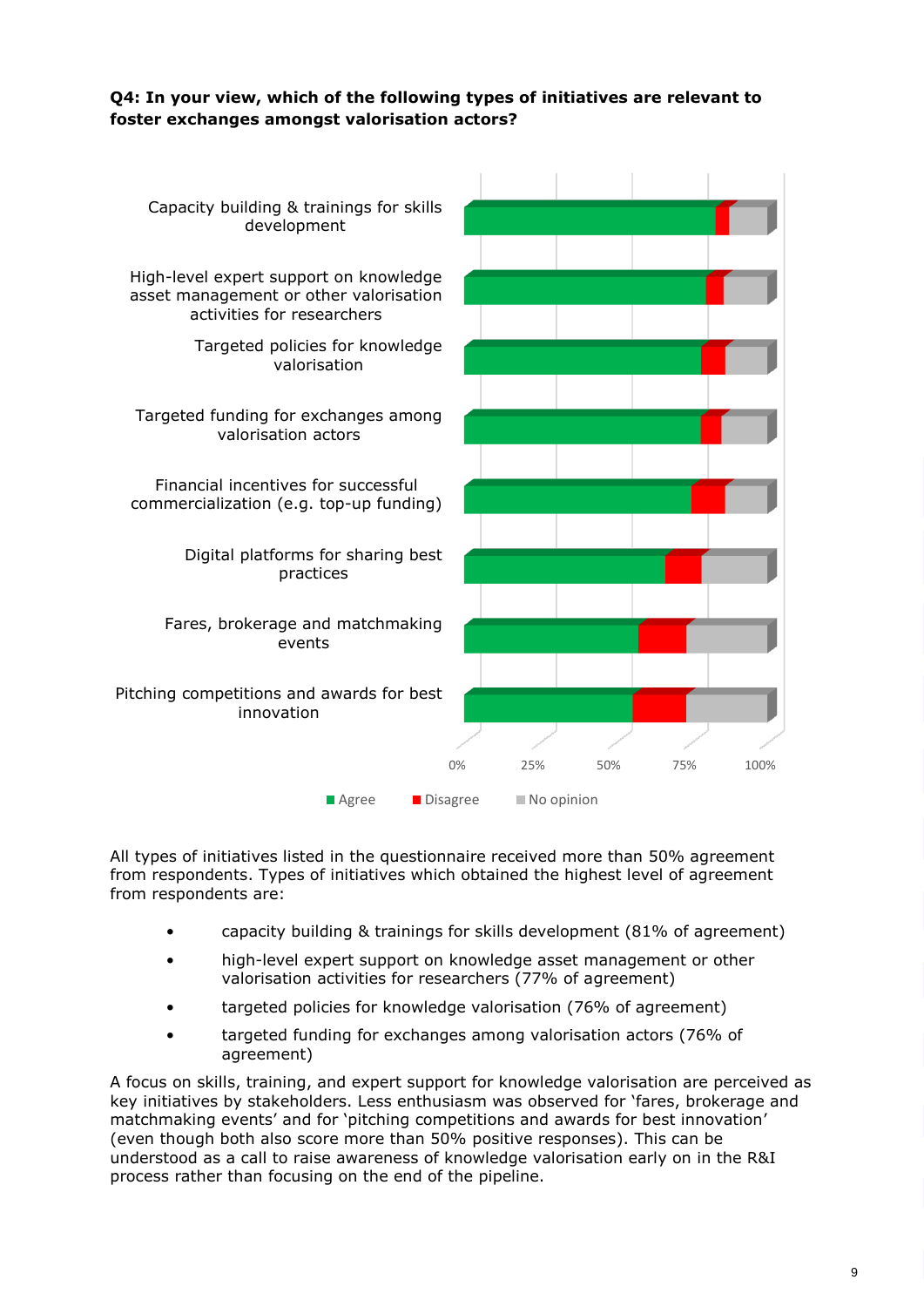# <span id="page-11-0"></span>**Q5: In your view, which of the following channels are relevant to ensure a successful knowledge valorisation policy?**



The policy review on knowledge valorisation identified and analysed the main channels for promoting the uptake of R&I results. The aim of this question was to capture stakeholders' views on the relevance of these channels.

The knowledge valorisation channels which received the most positive responses from respondents are:

- academia-industry joint research and mobility (84% agreement)
- creation of research-driven spin-offs and start-ups (84% agreement)
- intermediaries and knowledge transfer professionals support (76% agreement)
- intellectual property management (76% agreement)

Almost all channels scored more than 50% positive responses by respondents. This shows the importance of a variety of channels to increase knowledge valorisation which should be reflected in the Guiding Principles for knowledge valorisation.

The high number of 'no opinion' answers for citizen engagement (32%) and for generation of standards (31%) may indicate a need to raise awareness of these channels among stakeholders.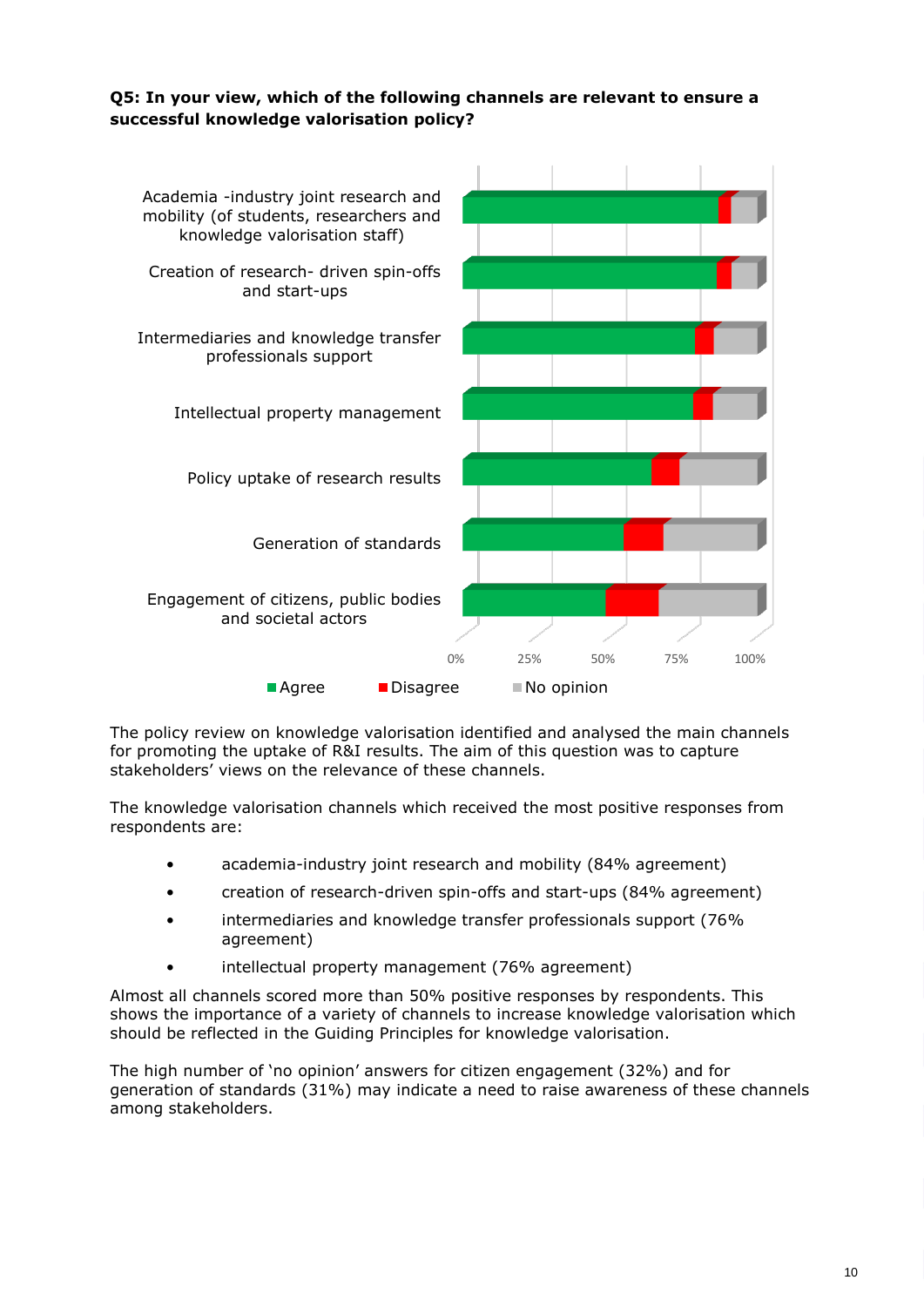# <span id="page-12-0"></span>**Q6: Which additional knowledge valorisation channels should be explored?**

A policy looking ahead to the future should be exploring new channels for knowledge circulation and valorisation. The aim of Question 6 was to explore potential new channels for knowledge valorisation.

Only around 25% of respondents answered this open question. Responses often referred to the channels already listed in Question 5, and included tools for knowledge valorisation.

Responses included the following:

For improving academia-industry joint research and mobility:

- consultancy from research to industry
- partnerships between academia and industry associations (e.g. clusters)
- a reward system for researchers

For creating research-driven spin-offs and start-ups:

a focus on entrepreneurial quidance and a way of working that turns knowledge into an investor-ready proposition

For supporting intermediaries and knowledge transfer professionals:

- skills development including entrepreneurial skills
- focussed meetings with technology transfer specialists
- support from independent consultants
- engagement with citizens, public bodies and societal actors
- consultation of public opinion
- development of social entrepreneurial skills
- developing relations with communities and mechanisms for community consultation
- engage with local actors
- low threshold for spreading knowledge from academia to society/citizens

For intellectual property management

- academia-to-business licensing and business-to-business licensing
- IP management support for SMEs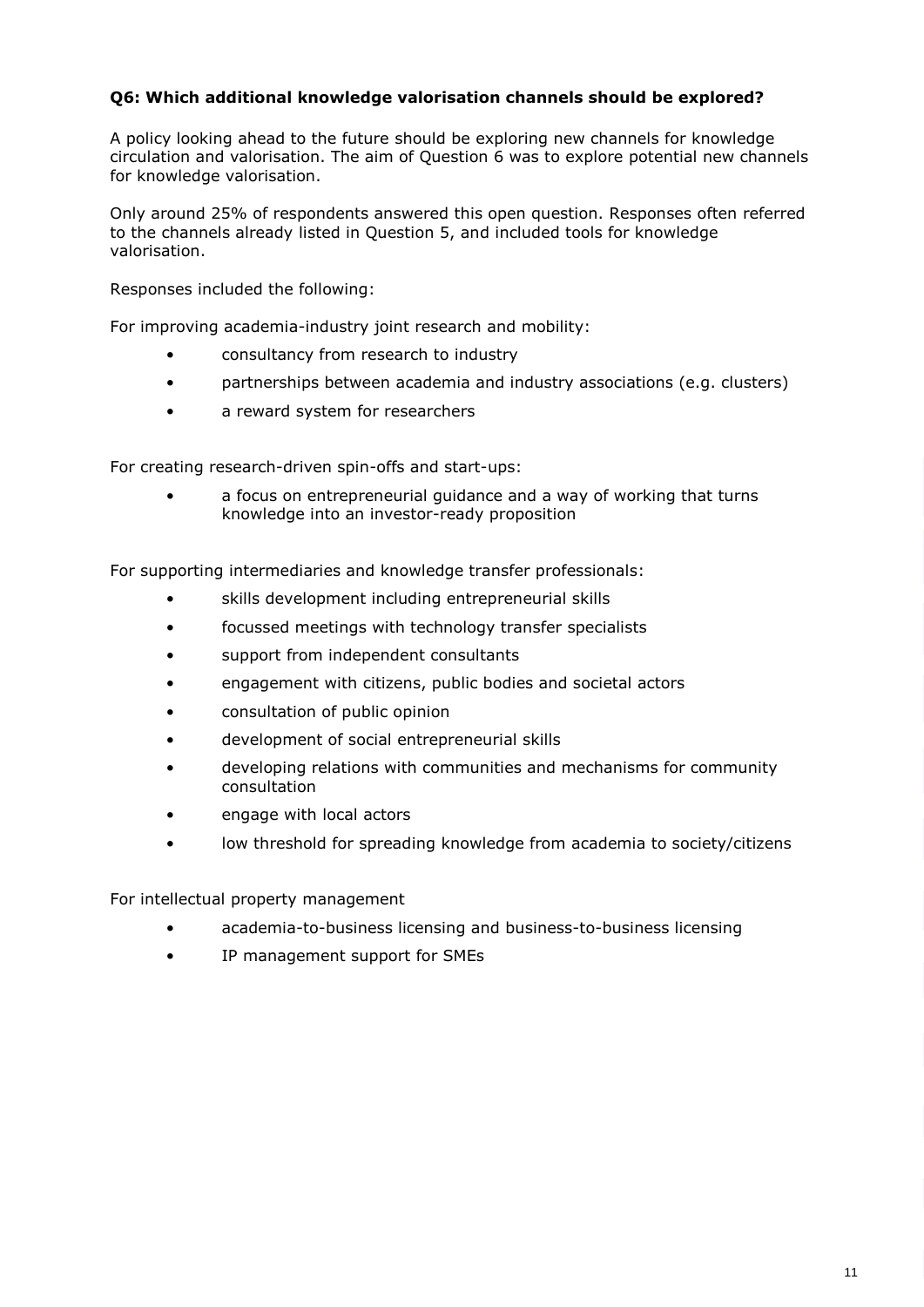# <span id="page-13-0"></span>**Q7: In your view, which of the following tools are relevant for knowledge valorisation?**



The transformation of research results into solutions occurs via a wide range of tools, from policy initiatives to targeted actions. This question aimed to identify the main tools for the knowledge valorisation.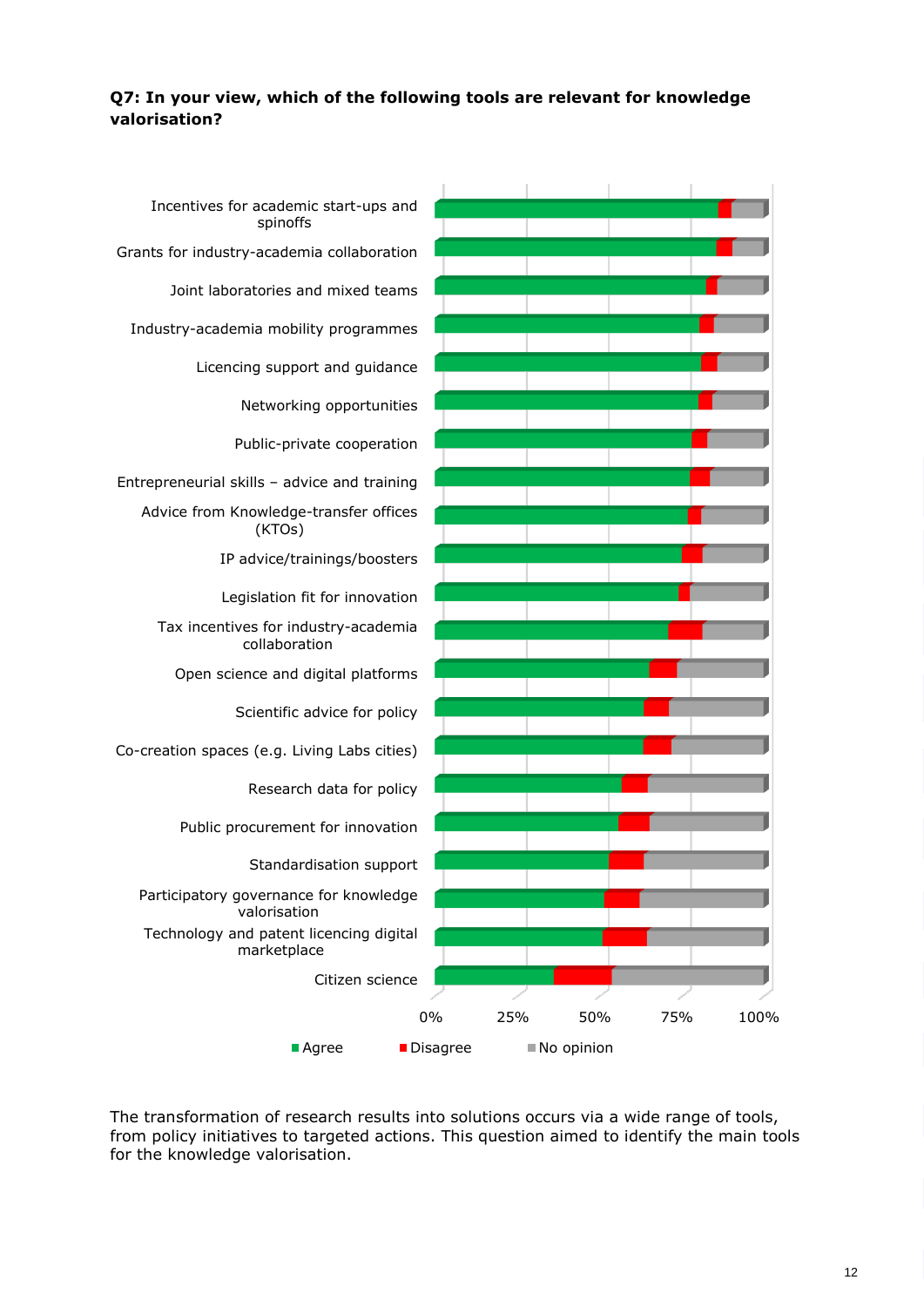The tools with highest levels of positive responses are:

- incentives for academic spin-offs and start-ups (84% agreement)
- grants for industry-academia interactions (82% agreement)
- joint laboratories and mixed teams (79% agreement)

These tools belong to the 'creation of research-driven spin-offs/start-ups' and 'industryacademia joint research' channels, which are the leading channels identified in Question 5 above.

However, most of the tools listed in the questionnaire received positive responses from more than 50% of respondents, demonstrating the need for and the importance of having a broad range of tools available for knowledge valorisation.

The results seem to indicate that there is still a need to focus on areas that were already considered in the 2008 Recommendation, such as industry-academia collaboration, the creation of research-driven spin-offs and start-ups, intellectual property management, and knowledge transfer support. However, there also seems to be a need to enlarge the scope of the guidelines and address new elements that were not covered in the 2008 Recommendation, such as scientific advice for policy (above 60% agreement), and open science and digital platforms (above 60% agreement).

# <span id="page-14-0"></span>**Q8: What are the obstacles for knowledge valorisation in Europe?**

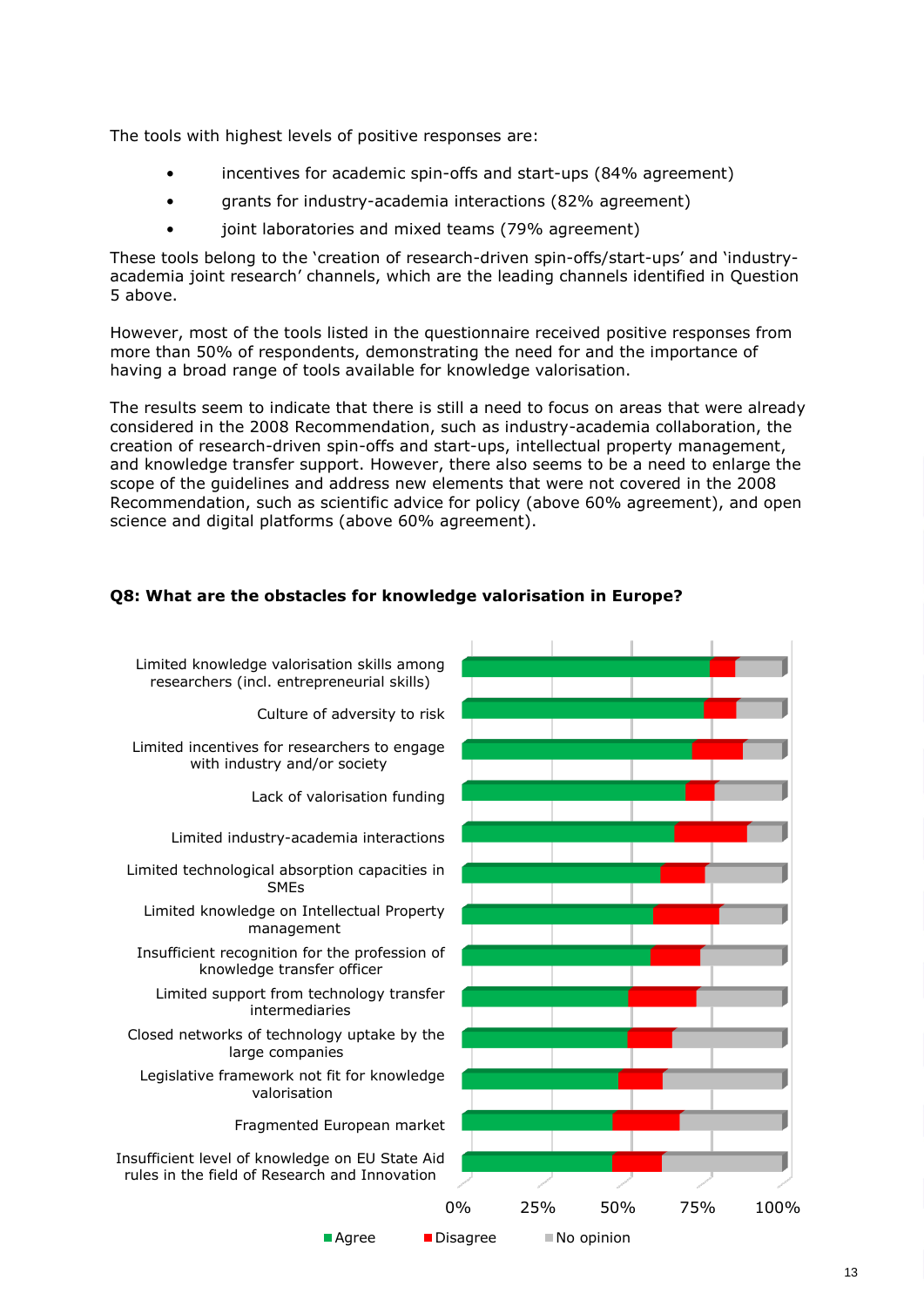The aim of Question 8 was to capture stakeholders' views on the main obstacles for knowledge valorisation in Europe.

All obstacles listed in the questionnaire received a higher level of agreement than disagreement, including the ones with less than 50% agreement, such as 'insufficient level of knowledge on EU State aid rules in the field of research and innovation' (45% agreement; 15% disagreement; 36% of no opinion).

The obstacles with the highest levels of agreement from respondents are:

- Limited knowledge valorisation skills among researchers (incl. entrepreneurial skills) (74% agreement and very low disagreement of 8%)
- Culture of adversity to risk (72% agreement)
- Lack of valorisation funding and Limited incentives for researchers to engage with industry/society (around 65% agreement)

The results clearly show the need to focus on knowledge valorisation skills among researchers (incl. entrepreneurial skills), changing the culture to move away from risk adversity and work on the incentives for researchers to engage with industry and wider society.

## <span id="page-15-0"></span>**Q9: Which of the following elements do you think the knowledge valorisation guiding principles should address?**

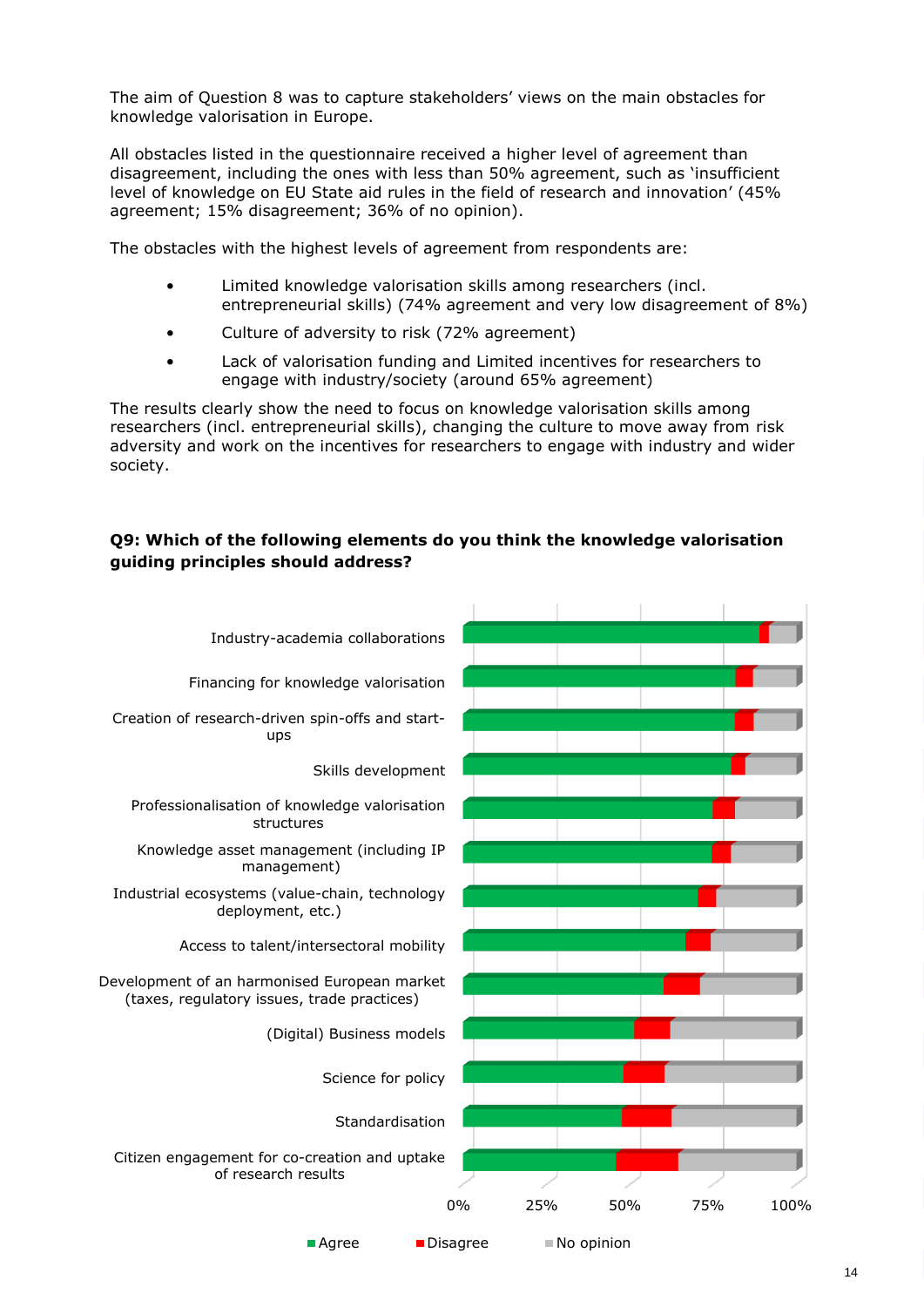The aim of this question was to capture stakeholders' views of the elements that the Guiding Principles for knowledge valorisation should cover. The following elements listed in the questionnaire received the highest levels of positive responses:

- Industry-academia collaborations (86% agreement)
- Creation of research-driven spin-offs and start-ups (78% agreement)
- Financing for knowledge valorisation (78% agreement)
- Skills development (77% agreement)

The fact that almost all suggested elements received more than 50% agreement from respondents indicates the need for the guiding principles to cover a wide range of topics. This is in line with the results from Question 7 on the importance of different tools for knowledge valorisation.

## <span id="page-16-0"></span>**Q10: Which of the following elements relating to capacities and skills should the guiding principles address?**

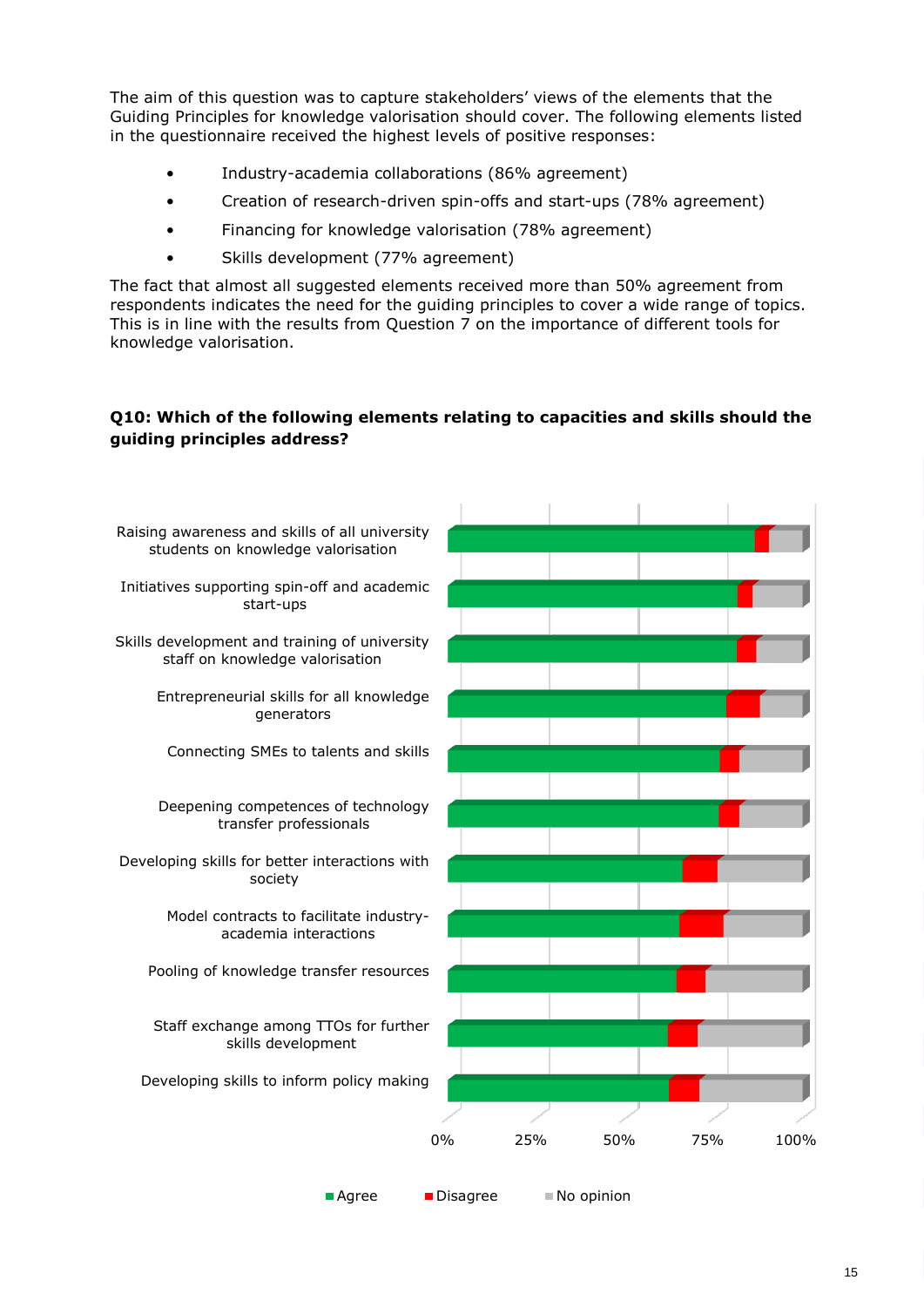The last question focused on exploring which elements relating to capacities and skills the guiding principles should address.

All capacities and skills listed received more than 60% agreement from respondents. Capacities and skills with highest levels of agreement were:

- Raising awareness and skills of all university students on knowledge valorisation (83% agreement)
- Initiatives supporting spin-offs and start-ups (78% agreement)
- Skills development and training for university staff on knowledge valorisation (77% agreement)

The fact that all the items suggested scored more than 60% agreement shows the need for the guiding principles to cover a wide range of capacities and skills and a need to involve both students and staff.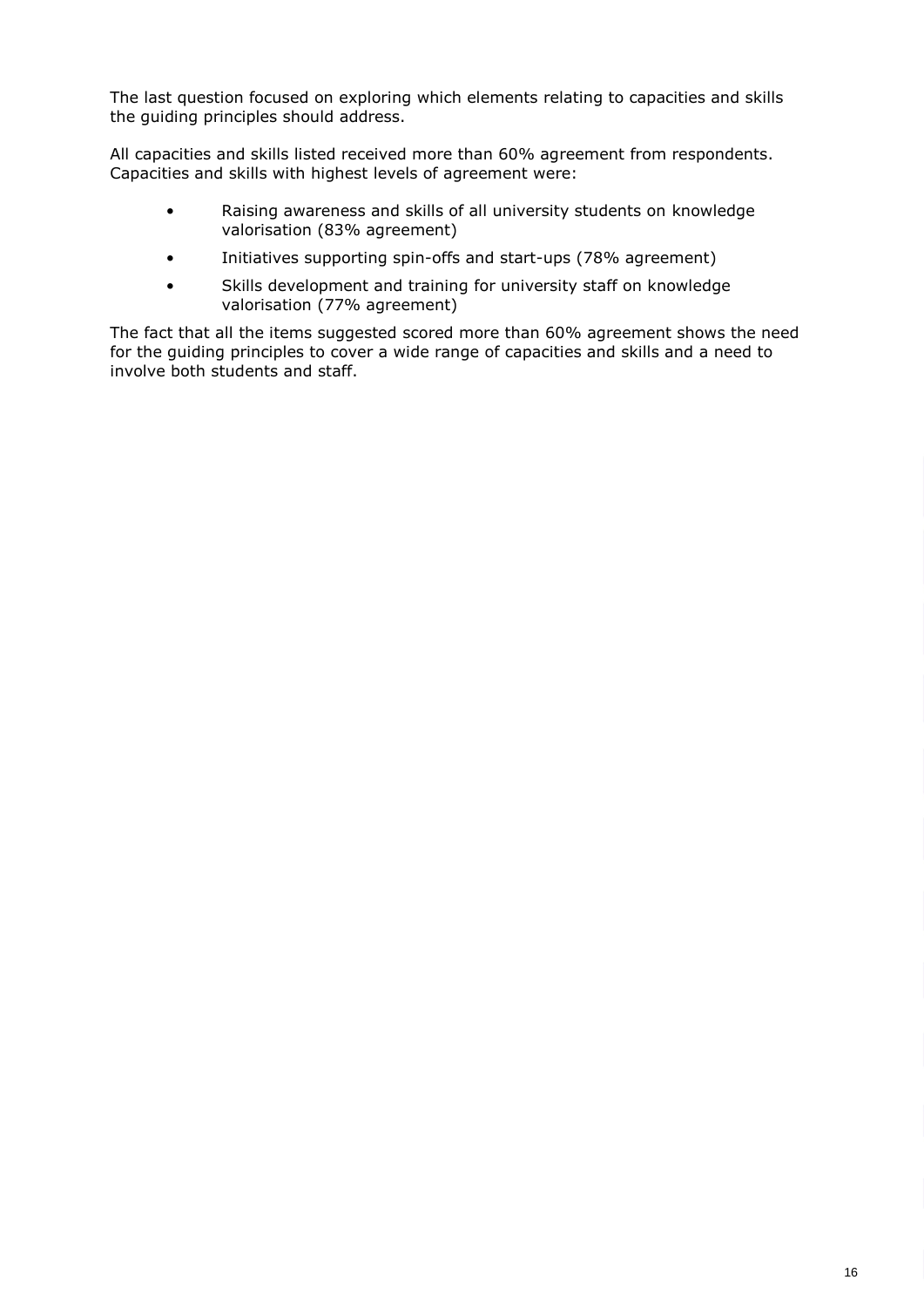# <span id="page-18-0"></span>**CONCLUSIONS**

There is a good level of understanding among the stakeholders on the importance of knowledge valorisation and on the complexity of the landscape. Knowledge valorisation is understood as a way of generating positive socio-economic value from research and innovation outputs.

The results of the consultation confirm the need for the Commission's role as a facilitator in the co-creation process for developing knowledge valorisation policy, working together with Member States and stakeholders.

The consultation also confirms the need to consider all players involved in the knowledge valorisation landscape when drawing up the Guiding Principles for knowledge valorisation, going beyond the traditional players addressed in the 2008 Recommendation. This is in line with the key conclusions from the survey to the Member States and EEA countries carried out in spring 2021.

There is also broad agreement among stakeholders on the importance of reflecting a variety of valorisation channels in the Guiding Principles for knowledge valorisation. Likewise, there is a clear indication of the need for and the importance of having a broad range of tools available for knowledge valorisation.

The consultation confirms the need to cover areas such as industry-academia collaboration, the creation of research-driven spin-offs and start-ups, intellectual property management, and knowledge transfer support. There also seems to be a need to enlarge the scope of the guidelines and cover new elements that were not covered in the 2008 Recommendation, such as scientific advice for policy, open science and digital platforms.

The results show that stakeholders are calling for further development of skills, training and expert support for knowledge valorisation as key areas for the guiding principles. This can also be seen as a need to improve awareness raising regarding knowledge valorisation early in the R&I process.

The replies from the stakeholders clearly underline the needs to change the culture and improve entrepreneurial skills, move away from risk adversity and work on improving incentives for researchers to engage with industry and society.

The potential for increasing valorisation through citizen engagement and standardisation does not yet seem to have been fully understood by all stakeholder groups. More awareness raising of these channels among stakeholders is needed and these aspects must be further emphasised in the European Guiding Principles for knowledge valorisation.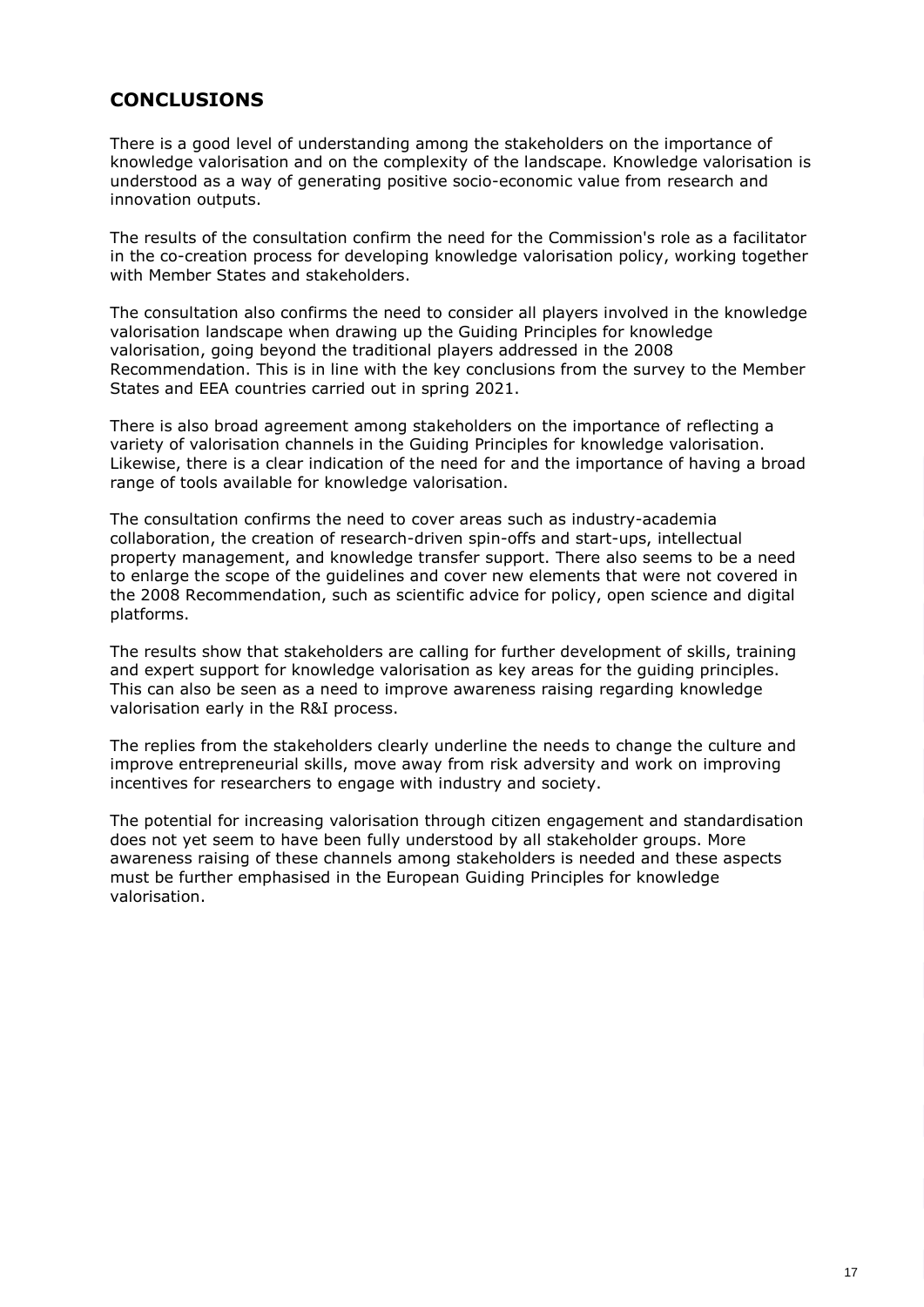# <span id="page-19-0"></span>**ANNEX 1: POSITION PAPERS RECEIVED IN THE CONSULTATION**

Respondents were also invited to provide further input by attaching a position paper to the reply. 24 position papers were received, of which:

- 15 are from single organisations representing research organisations, universities, large companies, international organisations, NGOs, SMEs, national public authorities and other organisations;
- 6 are from umbrella organisations which represent technology transfer professional organisations, research organisations, civil society organisations, universities and other organisations;
- 3 are from individuals: an innovation manager, a tech transfer expert and an entrepreneur.

# <span id="page-19-1"></span>**Key messages from the position papers**

- <span id="page-19-2"></span>*1.1 Research organisations*
- Licensing is a way of boosting EU competitiveness. Revenues generated by licensing are used to finance future applied pre-competitive research.
- Spin-offs are an important way of exploiting results of R&D projects, for developing ingenious ideas and innovative business models for tapping into new markets and creating sustainable jobs.
- Recognise and raise awareness about the major economic significance of standards at European level. This is essential to achieve the twin transition and fulfil the objectives of the EU Green Deal and of the European Digital Decade. Proactive standardisation activities play an important role in knowledge valorisation and spreading technologies into national and international markets.
- Provide effective incentives and support to all European RD&I actors to contribute and collaborate in European standard-setting activities and to represent European interest in international standardisation. Standardisation is costly, and it should be further supported and incentivised both at national and EU levels, and better incorporated into RD&I publicly funded programmes. Standards resulting from research projects should receive equal recognition compared to publications and patents.
- Standards and patents are complementary. The development of a European standardisation strategy is only possible if it does not weaken the IPRs framework, including for standard essential patents, essential copyrights and associated rights (*sui generis* database rights).
- IP's crucial role in innovation and in supporting knowledge co-creation also needs to be better recognised at EU level, for instance by ensuring a balanced approach between 'Open Science' and IP policy. Further incentives should also be put in place for researchers to efficiently disseminate and exploit their research results and encourage the translation of these into the commercial world, especially through patent filing.
- The best way for research results to reach the market is rarely through nonexclusive royalty-free licensing. For the results of RD&I investments to be taken up by industry, conveying a form of exclusivity is essential for the industrial buyer or licensee to create a business case for further development.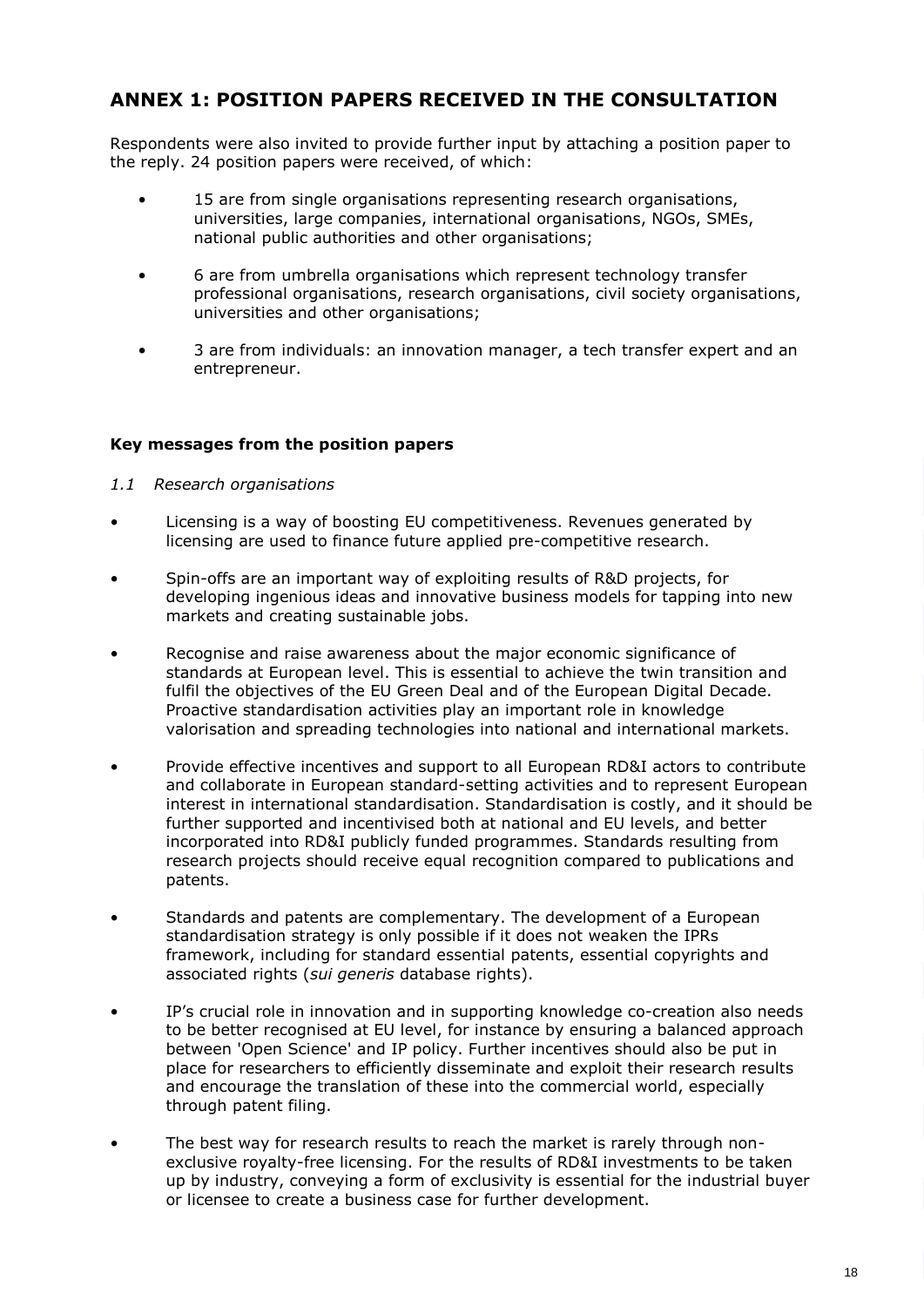- Ensure the right framework conditions to stimulate knowledge and technology cocreation in Europe and prevent the creation of unwanted regulatory barriers hampering European innovation capacity. Considering the specificities of the RD&I sector in the revised EU State aid rules for RD&I will be key.
- Public procurement should play a much bigger role in the EU. It enables to share the risks and benefits of designing, prototyping and testing a limited volume of new products and services with the suppliers. It helps to create the optimum conditions for wide commercialisation and uptake of RD&I results, in a limited setting.
- 'Open Science' and 'Open Data' do not exempt from intellectual property protection.
- Many Knowledge Transfer Offices (KTOs), in particular in the eastern and southern parts of Europe, but also prominent ones such as Cambridge Enterprise, have started to empower other knowledge transfer vehicles (in addition to patenting and licensing), including contract and collaborative research and services, which bring results for the global/national/regional/local economy.
- To improve the quality of the KTO operation KPIs need to be set to monitor KTO processes and evaluate the quality of these. There should be a focus on measuring the efficiency of the KT process, using detailed activity or process KPIs, organised as a funnel, and based on this, seek to remedy KTO efficiency shortcomings.
- The guiding principles should address: 1) operational principles (every KTO should have a set of operational principles, an honour code and a code of conduct as a basis of its operation); 2) accounting issues (emphasise the importance of intangible assets registration); 3) State aid and evaluation methods with competition law; 4) Synergies; 5) Wider view on IPR; 6) Diversification of KT activities; 7) Wider approach to science disciplines (collaboration with social sciences and humanities); 8) Systematic research approach to KT content and increasing the quality; 9) Alignment at the Horizon Europe framework programme level; 10) Beneficiaries of the KT activities (students as private individuals are not the target of the 2008 Recommendation); 11) Organisational issues in different specific situations (for smaller institutions which do not have the capacity nor the need to retain a full pledged KTO); 12) Pooling and open science; 13) Career progression in KT; 14) Managing the financial return.
- Establish collaboration between KTOs and national Enterprise Europe Network offices to assure a full in-depth support to researchers and SMEs.

# <span id="page-20-0"></span>*1.2 Universities*

- Encourage national authorities to provide systemic support and funding for KT activities and KTOs at national level.
- Promoting the advantages of cooperation between academia and industry and for knowledge valorisation through KTT metrics of European universities. See proposal: https://www.astp4kt.eu/about-us/kt-news/knowledge-transfercommunity-proposes-new-measures-for-impact-in-horizon-europe.html
- Further support for developing TTOs through coaching programmes like PROGRESS-TT https://cordis.europa.eu/project/id/643486/reporting/ which should be long-term, enabling real growth and development of the KTOs. Offer more EC supported services like IP Booster https://ipbooster.meta-group.com/.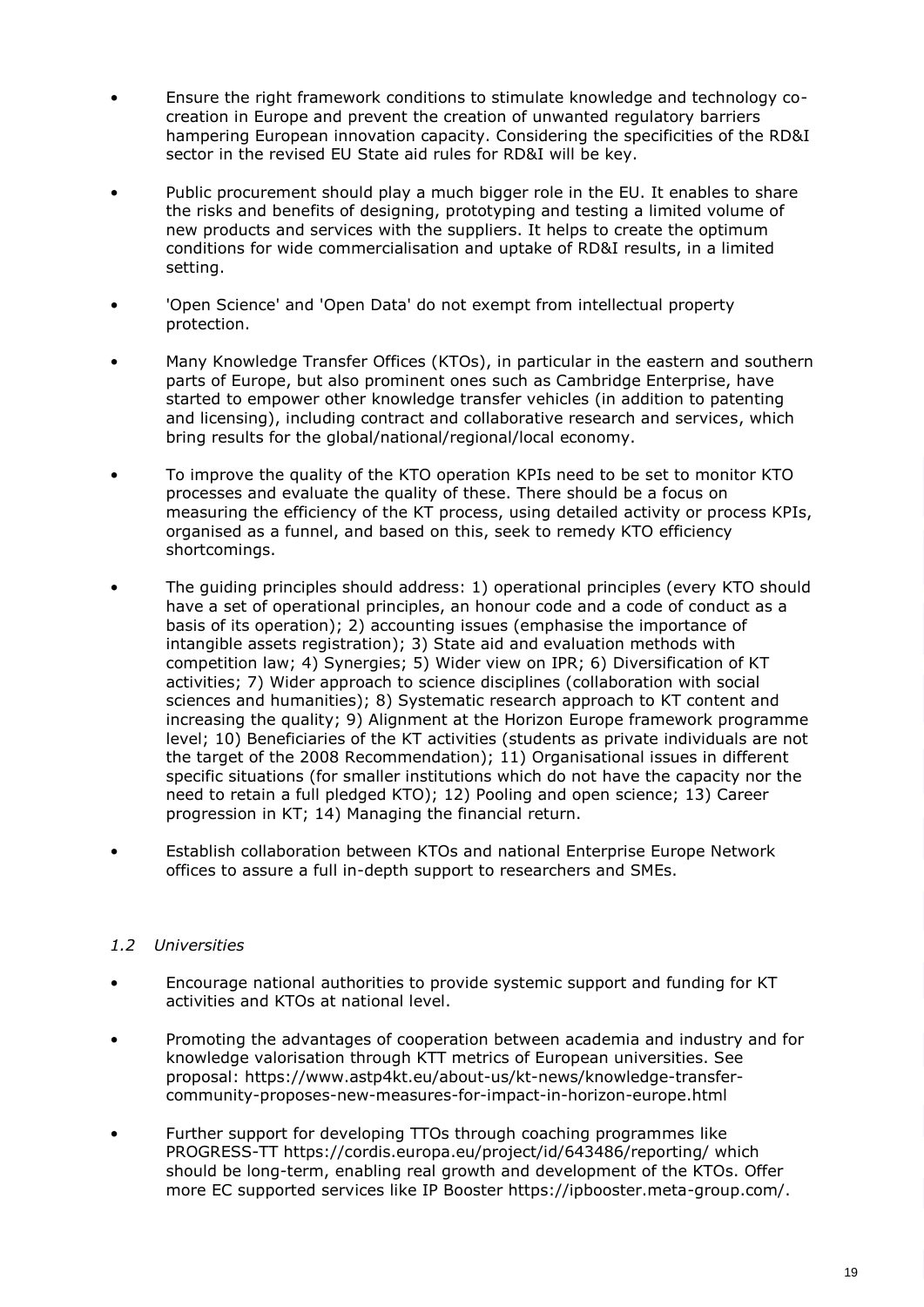- Support universities in becoming hubs in their ecosystems, and connecting those ecosystems. EIT HEI Initiative is a step in this direction but a more systematic and long-term support is needed for all EU universities. https://www.eit-hei.eu/
- Nurturing academia industry/ stakeholder relationships; promoting the academia-industry/ stakeholder cooperation in the habilitation and other career development criteria at universities level. Researchers have more incentives to publish articles, the culture does not yet reward knowledge transfer at the same level. Promoting creation of spin-off companies at the EU level – changing the culture.
- Innovation management activities should contribute to both economic and social welfare. Social innovation can also be a change of behaviour, therefore e.g. good knowledge transfer in social sciences and humanities is crucial and should be promoted.
- Develop proof-of-concept funds for researchers to upgrade their research results towards products for the market, produce high quality prototypes and lessen the risk for companies.
- Enable collaboration spaces for researchers, with innovation management tools and coworking options, innovation management templates, moderation templates. Include industry in the education process – challenge-based learning/research. Support Investor relations with researchers – most universities don't have access to investors and have no know-how on venture building – EU guidelines and investor pool is crucial.

## <span id="page-21-0"></span>*1.3 Technology Transfer professional organisations*

- Tax incentives, digital marketplace for technologies, standardisation support may be difficult to implement as compared to other tools.
- The reference to SMEs using IPR to leverage finance also applies to public research organisations. Negotiations with investors (and/or company founders) would be assisted by the creation of some guidance on fair terms. As well as requiring financial support for survival and growth, SMES often also need access to enhanced skills around IPR strategies.
- It is essential that in all the updated IPR policies around collaborative R&D, there must be a more balanced approach to ensuring that by structuring appropriate ownership and access rights regimes involving public and private partners, with a fair and reasonable compensation always granted back to the public institutions.
- Many PROs are still trying to fully develop policies and resources to support IPR and knowledge valorisation for their mainstream researchers and have not yet found time or space to focus on student IP activity.
- While the 2008 paper needs an update, it does not require a complete change of the global messages in terms of recommendations for how PROs could approach many of the policy issues they need to implement for an effective valorisation strategy.
- The introduction of knowledge valorisation guiding principles which will be applicable to both public and private sector would be very much welcomed.
- Valorisation is not all about generating income. It is about generating a positive impact from research outputs, which is mainly achieved by using research outputs to solve specific market and user needs.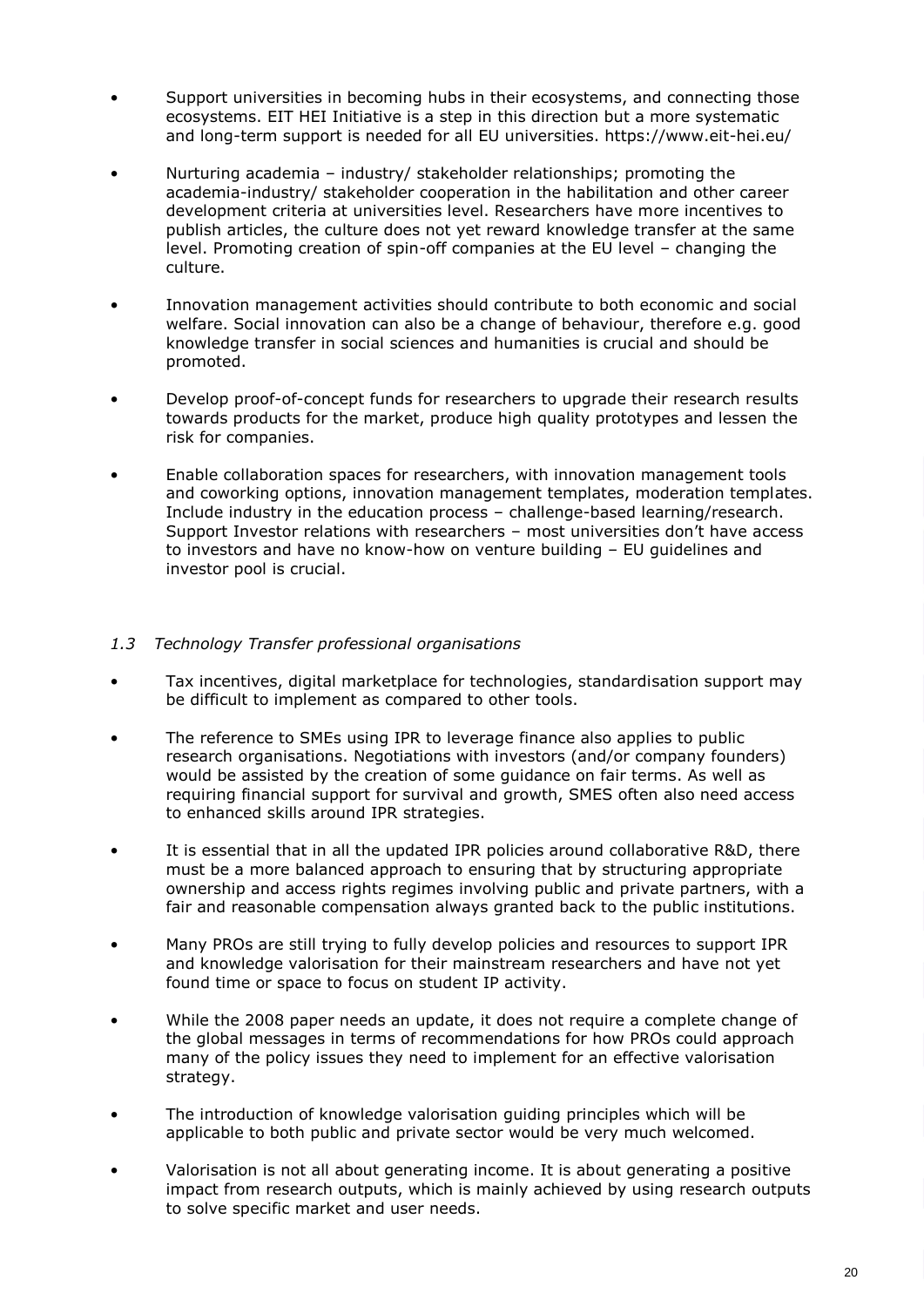- Disagree that direct engagement of citizens is a relevant channel to ensure a successful knowledge valorisation policy, as they consider it is rather useful for development of participative solutions to specific challenges.
- Digital marketplaces have shown little effectiveness in knowledge valorisation because knowledge transfer is a rather complex process. These marketplaces are probably useful for exchange of information related to mature technologies (high TRL), yet their contribution to valorisation is arguable.
- Knowledge valorisation skills among researchers is not a critical issue, as long as the role of intermediaries is reinforced so they can collaborate with researchers from the inception of research projects and are considered part of the research teams.
- The profession of knowledge transfer (KT) officer does need further recognition. In many cases executive positions are not available for KT officers. Besides, their competences are frequently ill-defined and mixed up with issues unrelated to knowledge valorisation. The insufficient recognition means that the KT officer career is not attractive enough for professionals that might have a highly useful expertise. A formal or recognised specialisation could give greater value to KT officers.

## <span id="page-22-0"></span>*1.4 Large companies and SMEs*

- High level of intellectual property rights (IPR) protection is important, fostering reinvestment into R&D when commercialisation proves successful, as well as enabling the exchange of knowledge and cooperation between innovators.
- Increase awareness on the value of IPR (and patent protection in particular) as a commercial value. IPR enables EU innovators to engage as equals with some of the largest companies in the world. This is relevant not only for large companies, but also for SMEs, research institutes and universities, which focus on (mid to long-term) leading edge R&D rather than commercialisation of products.
- Standardisation is an innovation model ideally suited to the knowledge valorisation. Standardisation has the potential to bring together highly specialised smaller innovators which might not otherwise find a viable path to market, with larger corporations, research institutes and academics.
- Generating income for the organisation producing the research remains an important and legitimate objective. Research and innovation are interlinked through a virtuous cycle, which, through generated and reinjected income, ultimately finances the research and co-creation needed to ensure that the EU remains at the forefront of innovation.
- There is a clear and urgent need to promote the valorisation and deployment of research and development in Europe and to support technological research that bridges the gap between academic research and industrial R&D.
- Contributing the development of standards is a lengthy and cost-intensive endeavour. Royalties obtained by patent-holders through the licensing of their standards-essential patents reward them for their investments in R&D.
- Support to the adoption a code of practice for the smart use of intellectual property, as long as such 'smart' use entails the effective and sustainable protection of IP rights.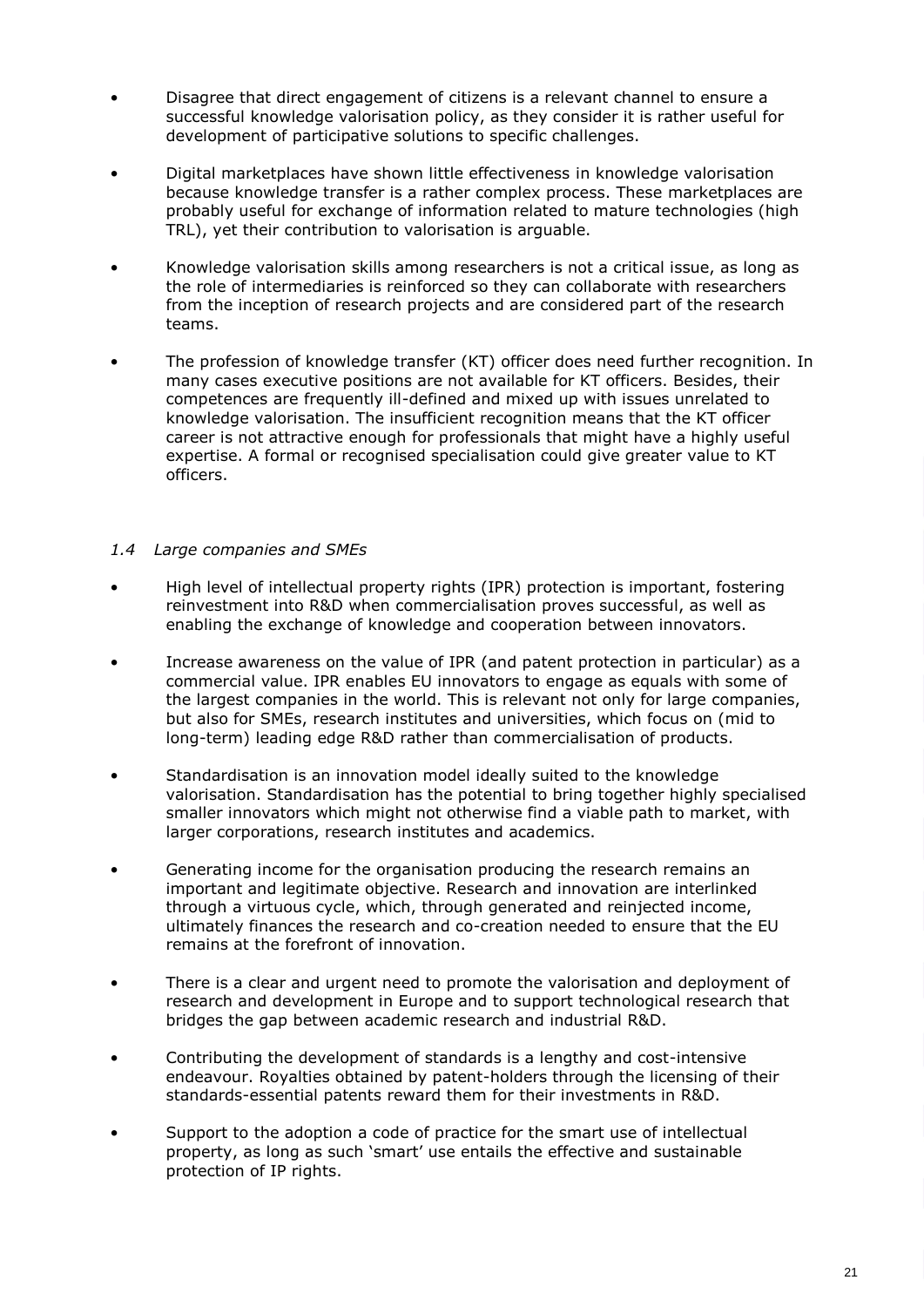• Increased knowledge valorisation could lead to more technology transfers and additional inputs for the development of standards, leading to higher quality standards and more successful transfer of research results into final products, translating into more competitive and innovative products, thereby contributing to EU digital sovereignty.

# <span id="page-23-0"></span>*1.5 International organisations*

- Universities need to have advanced intellectual property (IP) policies in place to support successful valorisation of the research results.
- Specialised valorisation teams may be established as part of traditional KTOs/TTOs (Knowledge or Technology Transfer Offices) or as more innovation focused TLOs (Technology Licensing Offices).
- The creation of the Unitary Patent will be instrumental for universities and businesses to access at lower cost a wider geographical commercialisation area, thus creating the conditions for their scale up. Commercialisation of inventions within the single market will be thereby facilitated, as well as the cross-border collaborations that are often instrumental for this purpose.
- R&D funding providers should allow for the budgeting of patent costs beyond the project lifetime, allowing for the financing of patent protection beyond the priority year (ideally until 30/31 months and in exceptional cases even beyond) as means to further incentivise and facilitate the continuation of promising research projects through spinouts or collaboration with private partners.
- National or regional funding schemes should align with 'the principles regarding collaborative and contract research' as contained in the European Commission 2008 Recommendation.

# <span id="page-23-1"></span>*1.6 National public authorities and national research funding agencies*

- In EU rules and policies allow 'new product development' as part of the process with realistically set IP valuations allowing some element of payback and recognition for the public funding.
- EU policies have fallen short of embracing the 'close to market' elements required resulting in poor valorisation of research results. There are not enough incentives for researcher for technology transfer. Researchers should get career recognition for successful transfer to industry as a measured metric. The valuation of IP by TTOs is often overly high, formulaic and inflexible. Especially in areas where efforts are required to stimulate innovation a much more flexible and incentivising approach is required.
- Within the proposed guiding principles, we are concerned that the arts and humanities – and the social sciences - are all but absent, being relegated to single paragraphs on arts for diffusion, and citizen science and social innovation, respectively.
- The humanities create knowledge for social benefit in a wide range of settings through diverse models of KE that embrace bottom-up community priorities and co-creation. This is absent in the current guiding principles document.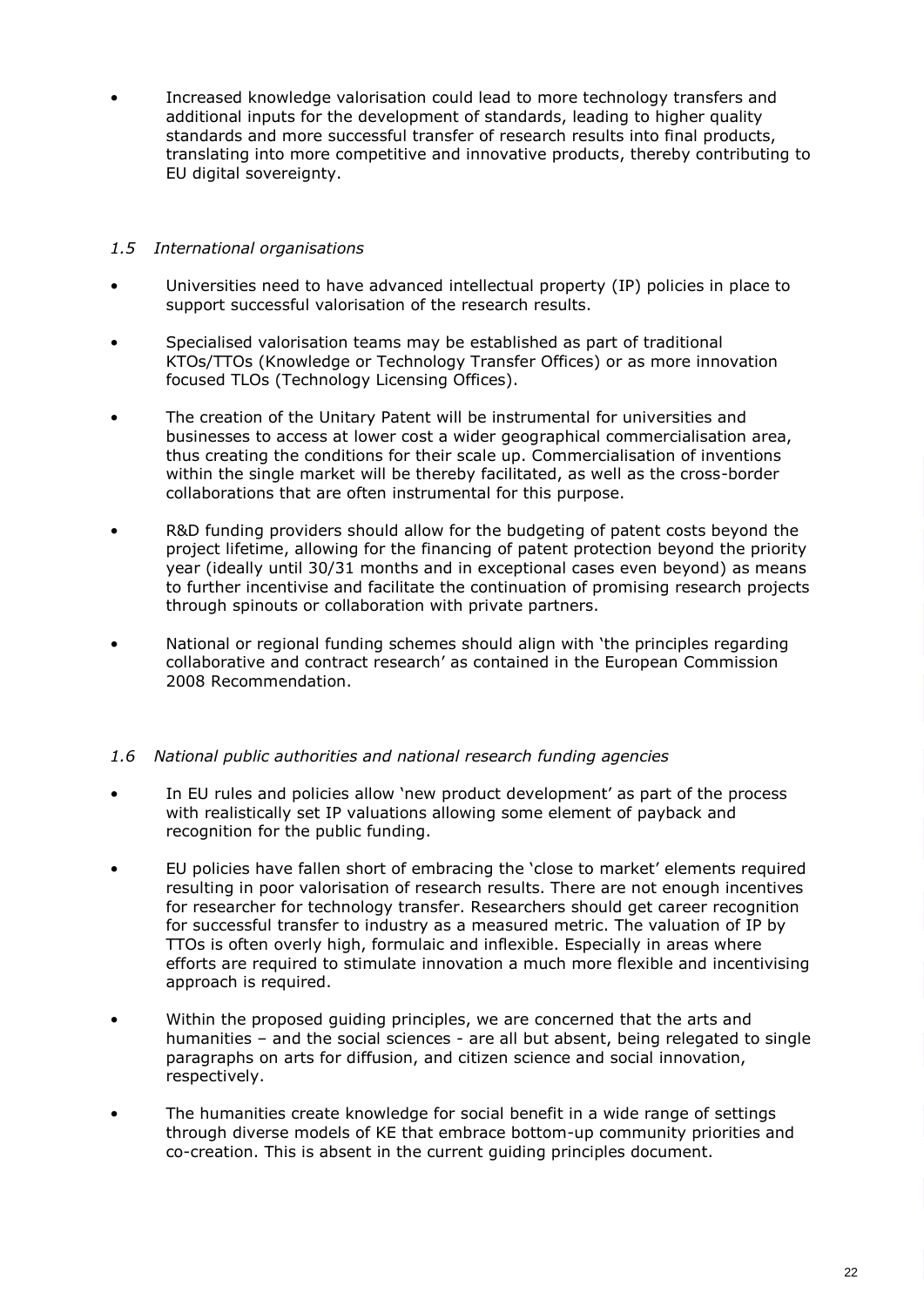## <span id="page-24-0"></span>*1.7 Civil society organisations, NGOs, Investor, Innovation hub*

- Local community and civil society initiatives will be strong actors in sustainability initiatives. Resilience and self-reliance as well as self-organisation and autonomy are important factors in society to bring about change and to deal with it.
- Initiatives to promote/safeguard democracy, human rights, gender and diversity, rule of law, European values and the TFEU are relevant to foster exchanges and maximise valorisation.
- The EU institutions should: 1) embrace a modern vision for full integration of universities in innovation ecosystems; 2) safeguard that universities are enabled to act autonomously and to be able to deploy physical, human and monetary assets to support the development of the ecosystem; 3) safeguard appropriate rules, regulation and explore financial instruments to empower universities to enhance inter-sectoral mobility.
- Regional and national governments should: 1) ensure national funding agencies support the diverse activities universities do as engines in their innovation ecosystems; 2) ensure universities can act autonomously; 3) ensure appropriate rules, regulation and explore financial instruments to empower universities to enhance inter-sectoral mobility; 4) ensure financial support for basic research at universities in relation to non-university institutions.
- Universities should integrate and support stable career paths of 'facilitators' and 'innovators' with expertise and skills in both research and innovation, to enhance and strengthen connections between the university and the broader innovation ecosystem (including social innovation engaging civil society).
- The knowledge valorisation platform should provide resources (IP management guides, model partnership agreements, and a guide on State aid) helping companies throughout the EU access the information they need to engage in research partnerships.
- The guiding principles should seek to promote further integration of talent between universities and industry. Deeper integration will allow students to further develop their research excellence while engaging first-hand with the concerns experienced in industry.
- Higher education institutions should set up centres for business engagement, with the aim of using partnerships between industry and academia to expose students to real-life industry problems. The ERA could provide a framework that advises best practices for setting up such a centre.
- Partnership should be considered with a broad approach which includes opportunities for other disciplines than STEM to contribute to the valorisation of R&I. In particular involving humanities and business departments in these collaborations would be fruitful. The guiding principles should address collaboration with academic disciplines in the arts and humanities.
- European Commission should look at the blended finance approaches accelerating investment into companies, projects, and funds that are working towards achieving the Sustainable Development Goals. To help scale the most promising spinouts, the European Commission should consider providing grant funding for technical assistance to early-stage companies.
- The European Commission could consider hosting EU-wide hackathons in which a hackathon takes place simultaneously in cities across the EU. Such events can help regional communities engage with large-scale problems.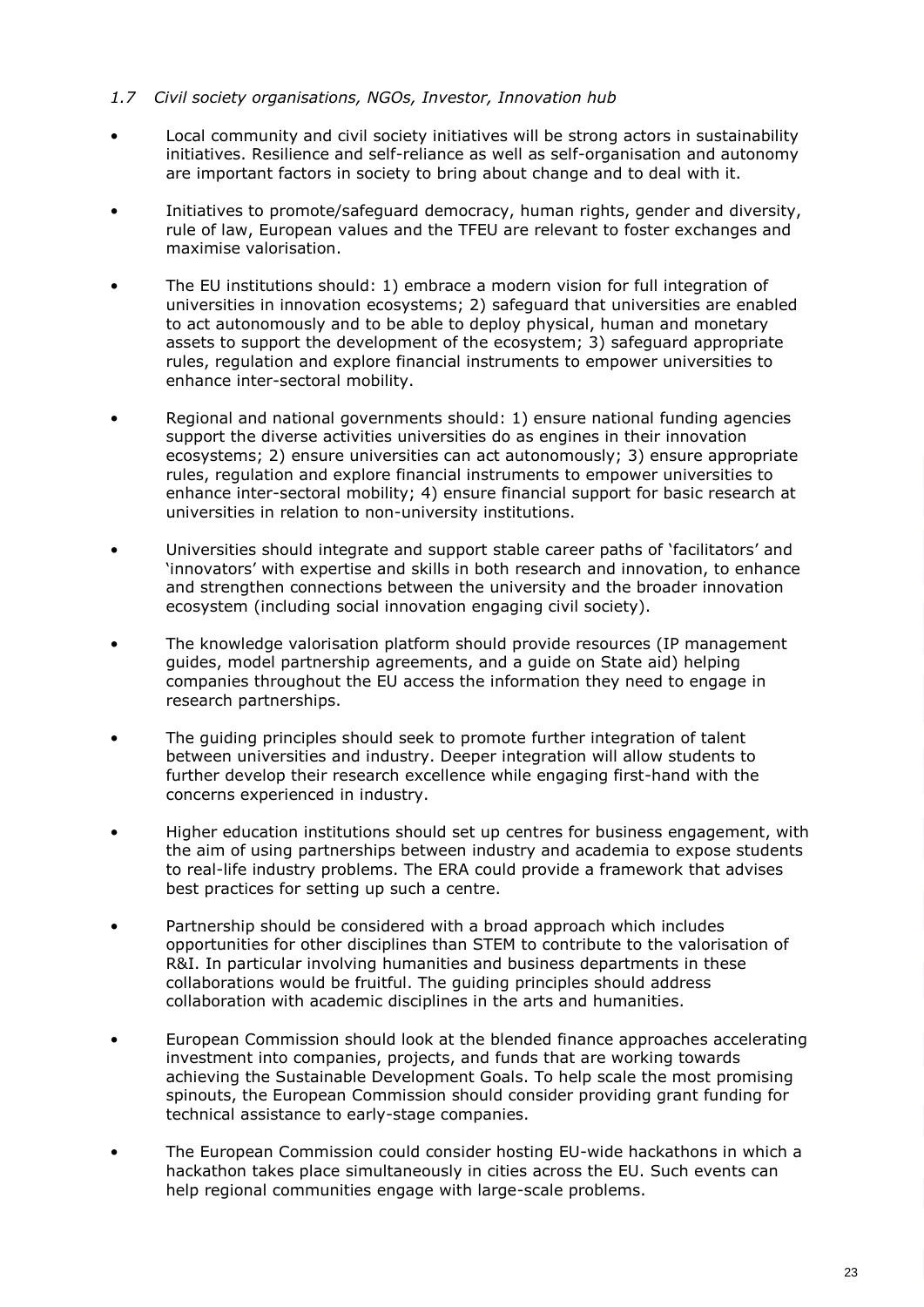- The current knowledge valorisation platform does not engage citizens as it focuses on sharing of best practices from industry and RPOs from different European countries. To reach citizens, the European Commission should consider creating a knowledge valorisation initiative that focuses on what citizens want and need to learn about knowledge valorisation.
- The guiding principles should address the role that industry can play in knowledge dissemination.
- European deep tech spinouts underperform because their funding is too soft and too local. There needs to be a process that allows certain deep tech start-ups that have great promise to be seen to stand out from their peers and show early promise of likelihood to achieve the global scale. The most reliable measurable characteristic of future promise is the degree of willingness of commercial companies to engage early with such start-ups as paid early adopters.
- Design specific tools and coaching programmes, and organise regular workshops and networking events, to strengthen the human capital of start-ups and boost their managing teams at all phases of development.

# <span id="page-25-0"></span>*1.8 Individuals*

- Strong weakness in Europe to sustain R&D efforts after R&D projects funded by EC, to bring project results to the market. Priority is not put high enough on Business Development aspects when selecting proposals for funding. Change selection criteria for projects, support projects closer to the market and involve investors in R&D projects or as reviewers.
- Europe is globally naive with respect to international competition e.g. open source software is too much promoted, drawbacks of standardisation should not be ignored, SMEs get too much attention, communication means do not ensure enough confidentiality. Change of policy needed.
- One of the main obstacles to the valorisation of research results and uptake by SMEs are the costs for obtaining and maintaining a patent, in particular professional support in possible litigations. Assistance by specialised lawyers is very expensive, and the chances of success for a small company vs a large one are limited. Legal assistance for litigation for small SMEs should be provided.
- Research is typically planned and carried out in a near-vacuum from valorisation. Companies are typically brought in as last-minute partners, asked to engage as business partners carrying out demonstrators and assist with business planning. They may not be involved in generating IP and have limited access to generated IP. RPOs have limited interest in trade secret IP.
- TTOs performance KPIs are typically not impact- or outcome-based. RPO's invention disclosure of findings have no agreed standards, and they are converted into protected IP at low rates. Licensing systems are generally too complex and expensive. The percentage of RPO patent applications that are dropped prior to PCT stage is very significant, and a sign of failed KPIs. The reality of the current knowledge valorisation system needs to be examined firstly, through honest statistics and interviews outside of the RPO IP system.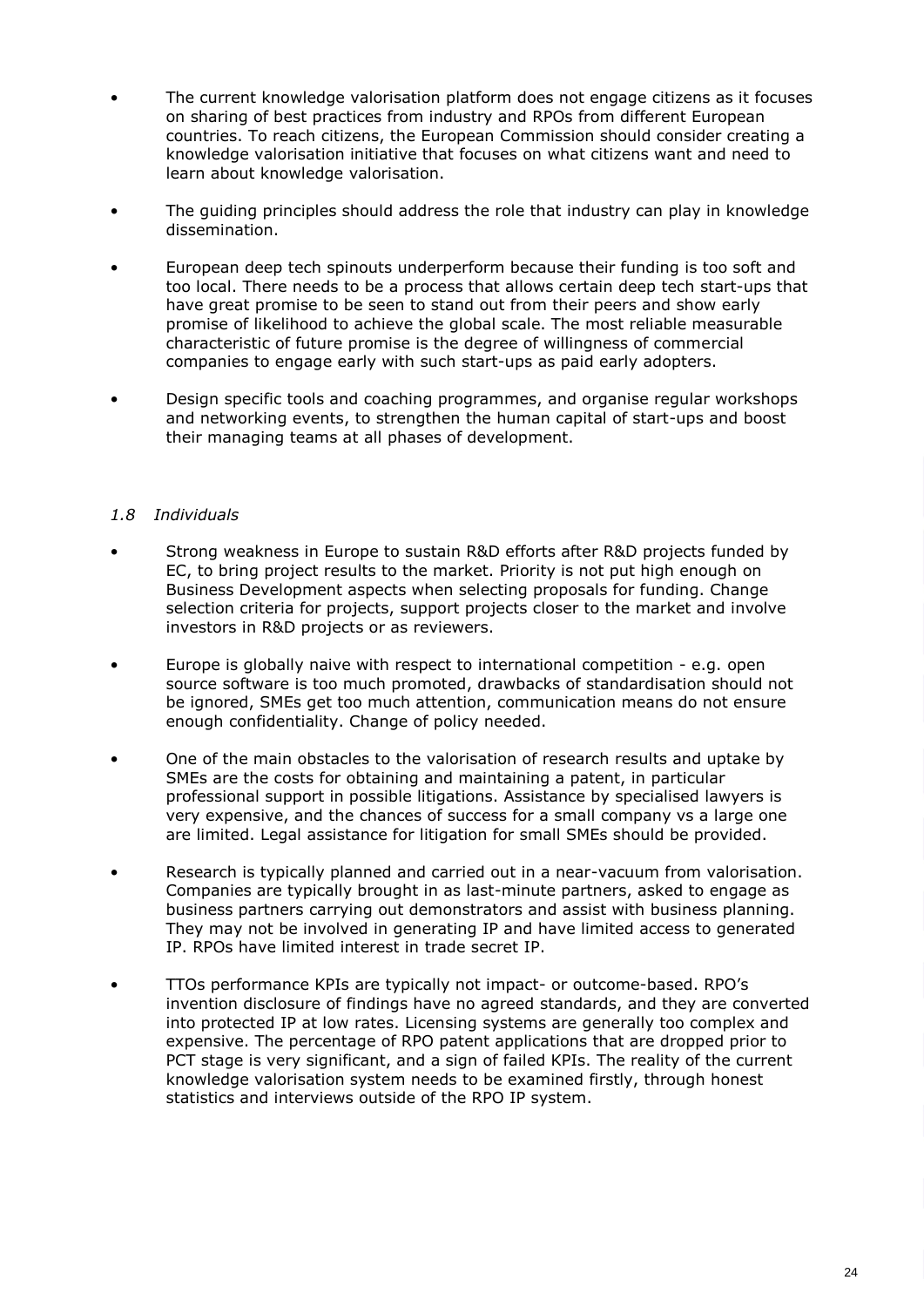### **Getting in touch with the EU**

#### IN PERSON

All over the European Union there are hundreds of Europe Direct information centres.

You can find the address of the centre nearest you at: https://europa.eu/european-union/contact\_en

#### ON THE PHONE OR BY EMAIL

Europe Direct is a service that answers your questions about the European Union. You can contact this service:

- by freephone: 00 800 6 7 8 9 10 11 (certain operators may charge for these calls),
- at the following standard number: +32 22999696, or
- by email via: https://europa.eu/european-union/contact\_en

## **Finding information about the EU**

#### ONLINE

Information about the European Union in all the official languages of the EU is available on the Europa website at: https://europa.eu/european-union/index\_en

#### EU PUBLICATIONS

You can download or order free and priced EU publications from: https://op.europa.eu/en/publications</u>. Multiple copies of free publications may be obtained by contacting Europe Direct or your local information centre (see https://europa.eu/europeanunion/contact\_en).

### EU LAW AND RELATED DOCUMENTS

For access to legal information from the EU, including all EU law since 1952 in all the official language versions, go to EUR-Lex at: [http://eur-lex.europa.eu](http://eur-lex.europa.eu/)

#### OPEN DATA FROM THE EU

The EU Open Data Portal [\(http://data.europa.eu/euodp/en\)](http://data.europa.eu/euodp/en) provides access to datasets from the EU. Data can be downloaded and reused for free, for both commercial and non-commercial purposes.